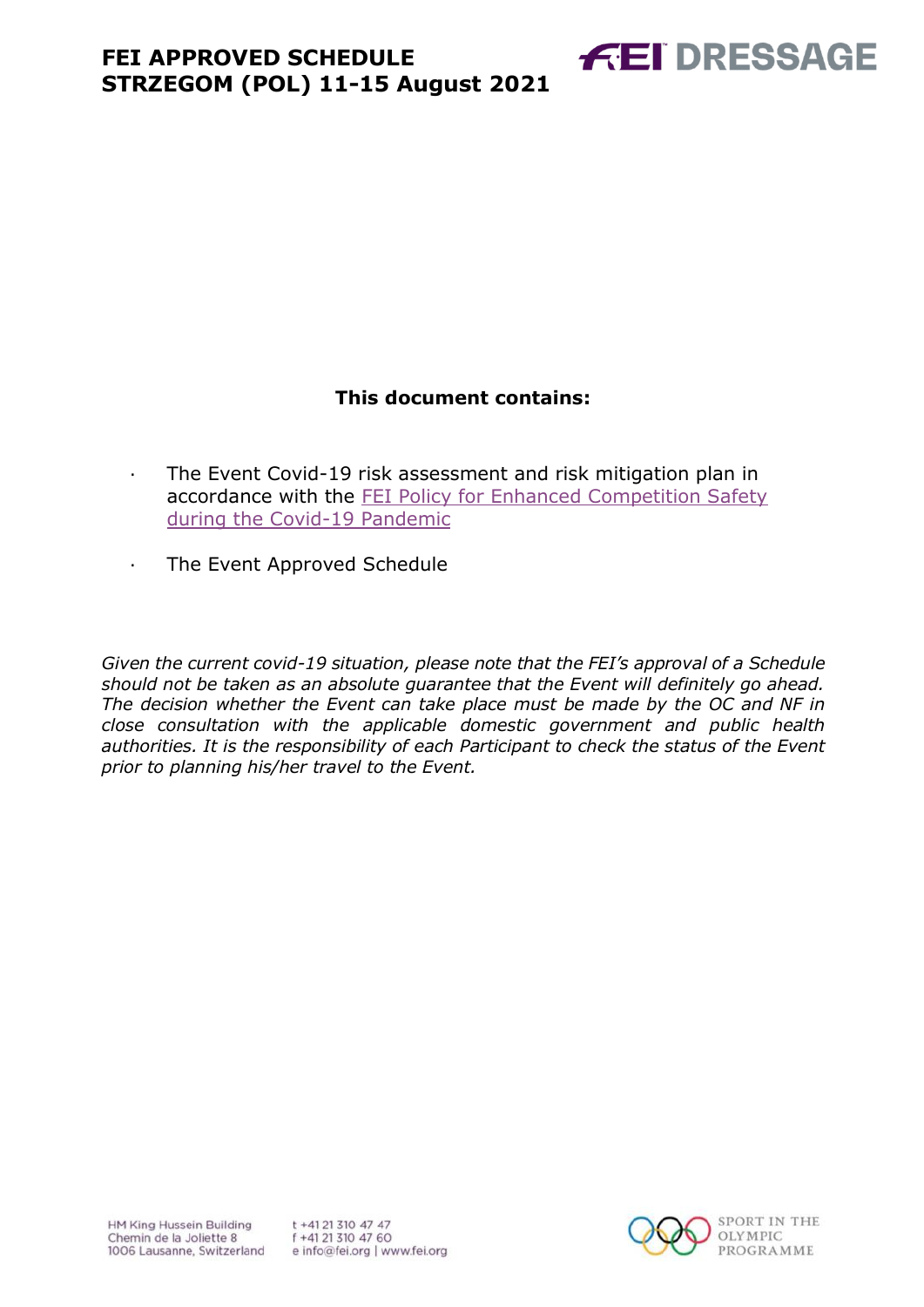#### **Risk assessment for COVID-19: Addendum for sporting events.**

| <b>Additional risk of COVID-19 to the</b><br>sporting event                                                                                                                                                                                                                                                                                                           | Yes (1)/No (0) | <b>Score</b>   |
|-----------------------------------------------------------------------------------------------------------------------------------------------------------------------------------------------------------------------------------------------------------------------------------------------------------------------------------------------------------------------|----------------|----------------|
| Will the event be held in a country that<br>has documented active local transmission<br>of COVID-19 (community spread)?                                                                                                                                                                                                                                               | $\mathbf{1}$   | 1              |
| Will the event be held in a single venue or<br>multiple venues/cities/countries?<br>(single venue = $0$ ; multiple venues = 1)                                                                                                                                                                                                                                        | 0              | 0              |
| Will the event include international<br>participants (athletes and spectators)<br>from countries that have documented<br>active local transmission of COVID-19<br>(community spread)? (NB: if the Events<br>does not involve spectators, please clarify this<br>in the comments to the questions in relation<br>to spectators in the "Mitigation Checklist"<br>sheet) | 1              | 1              |
| Will the event include a significant<br>number of participants (athletes or<br>spectators) at higher risk of severe<br>COVID-19 disease (e.g., people over 65<br>years of age or people with underlying<br>health conditions)?                                                                                                                                        | 0              | 0              |
| Will the event include sports that are<br>considered at higher risk of spread for<br>COVID-19 (eg, contact sports)?                                                                                                                                                                                                                                                   | $\Omega$       | $\Omega$       |
| Will the event be held indoors?<br>$(Yes = 1; No = 0)$                                                                                                                                                                                                                                                                                                                | $\Omega$       | $\Omega$       |
| <b>Total COVID-19 risk score</b>                                                                                                                                                                                                                                                                                                                                      |                | $\overline{2}$ |



**FEI DRESSAGE**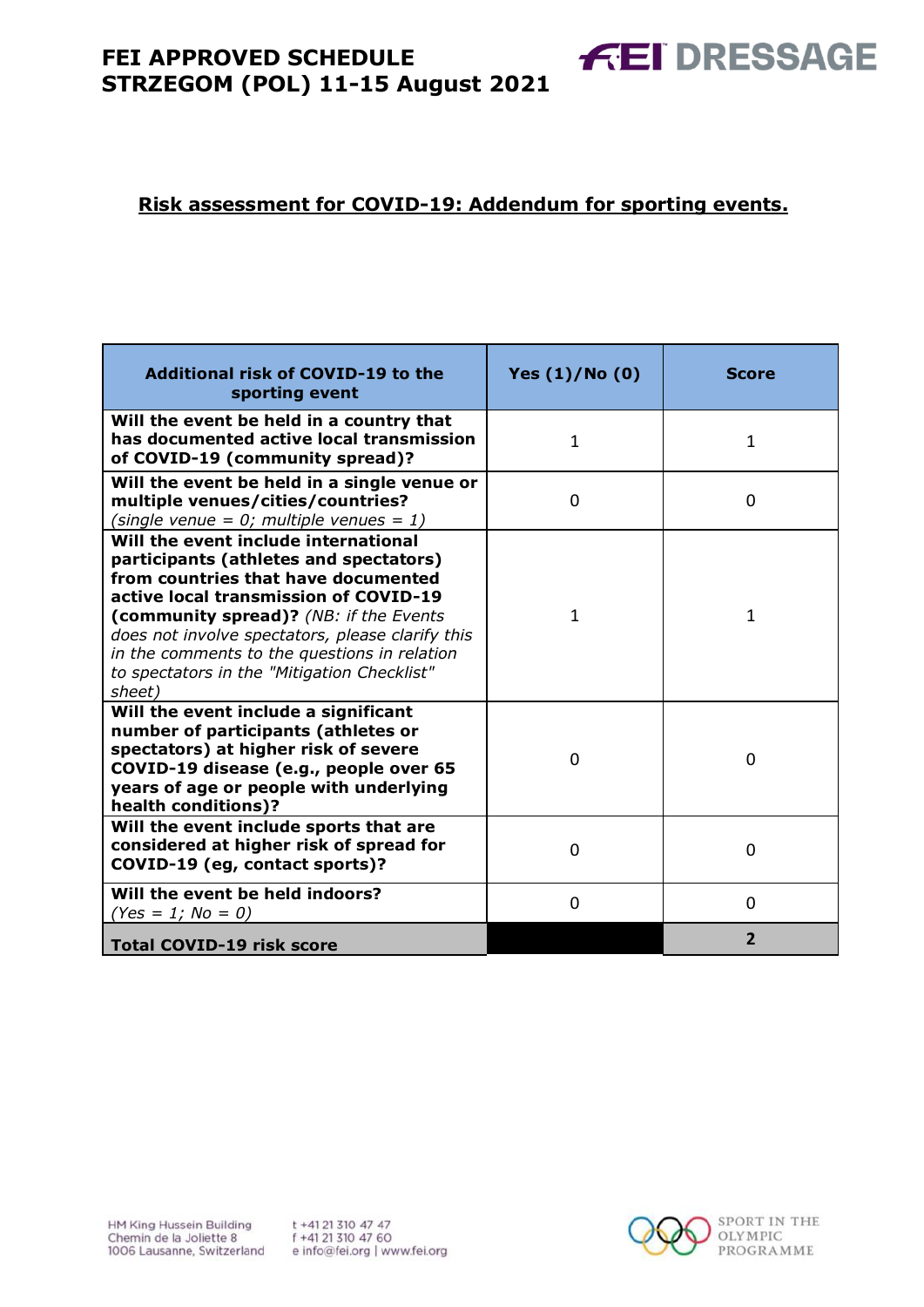# **FEI DRESSAGE**

#### **Mitigation Checklist.**

| <b>Topic</b>                                                                                                        | <b>Key consideration</b>                                                                                                                                                                                                                                                                                                                                                 | <b>Score</b><br><b>Yes/Completed</b><br>(2), Maybe/In<br>progress $(1)$ ,<br>No/Not<br>considered (0) | Weighting | <b>Total</b><br>score | <b>Comments</b> |
|---------------------------------------------------------------------------------------------------------------------|--------------------------------------------------------------------------------------------------------------------------------------------------------------------------------------------------------------------------------------------------------------------------------------------------------------------------------------------------------------------------|-------------------------------------------------------------------------------------------------------|-----------|-----------------------|-----------------|
| <b>Understanding</b><br>of the<br>overview of<br>the current<br>COVID-19<br>situation by<br>the event<br>organizers | Have the relevant OC and responsible staff<br>been informed about the latest available<br>guidance on the COVID-19 outbreak<br>(official web resources available from WHO,<br>CDC, ECDC, UN, local public health<br>authorities)? And are the OC and staff<br>concerned committed to following the<br>available guidance?                                                | $\overline{2}$                                                                                        |           | $\overline{2}$        |                 |
|                                                                                                                     | Is the OC aware of global and local daily<br>situation reports as provided by WHO or local<br>public health authorities?                                                                                                                                                                                                                                                 | $\mathbf{2}$                                                                                          | 1         | 2                     |                 |
|                                                                                                                     | Do the OC and responsible staff understand<br>the risks and transmission routes of COVID-<br>19, the steps that Event attendees can take<br>to limit spread, the recognized best practices<br>(including respiratory etiquette, hand<br>hygiene, physical distancing, etc.), and the<br>travel restrictions adopted by different<br>countries that may affect the Event? | $\overline{2}$                                                                                        | 1         | $\overline{2}$        |                 |
| <b>Event</b><br>emergency<br>preparedness                                                                           | Has a contingency medical response plan<br>for COVID-19 been developed for the<br>Event?                                                                                                                                                                                                                                                                                 | $\overline{2}$                                                                                        | 3         | 6                     |                 |

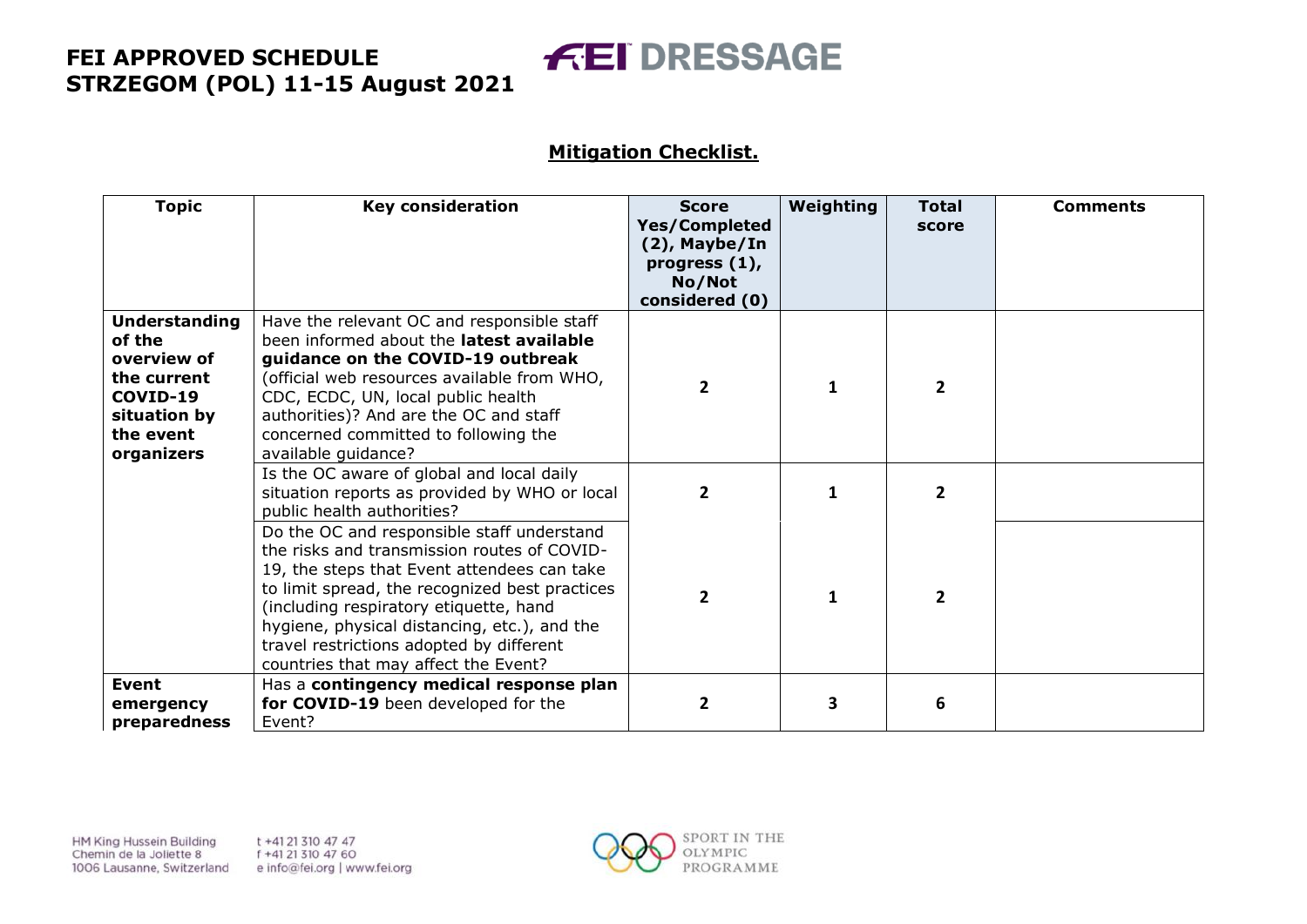| and response<br>plans | Does the contingency medical response plan<br>include information about how attendees<br>should interact with the host country<br>healthcare system (e.g. hotline/helpline<br>telephone number, medical teams and first-<br>aid points for the Event, local health care<br>system)? | $\overline{2}$ | 3            | 6 |  |
|-----------------------|-------------------------------------------------------------------------------------------------------------------------------------------------------------------------------------------------------------------------------------------------------------------------------------|----------------|--------------|---|--|
|                       | Is there an Emergency COVID-19<br>Outbreak Response Coordinator/Team in<br>the OC or other structure for the Event with<br>defined roles and responsibilities,<br>coordinating the health preparedness and<br>response planning for the outbreak?                                   | $\overline{2}$ | $\mathbf{2}$ | 4 |  |
|                       | Has the host country or OC requested<br>support from WHO and/or local public<br>health authorities?                                                                                                                                                                                 | $\overline{2}$ | 3            | 6 |  |
|                       | Has the OC acquired the following supplies to help reduce the risk of transmission of COVID-19?                                                                                                                                                                                     |                |              |   |  |
|                       | Personal protective equipment (e.g. masks,<br>gloves, gowns) for onsite medical personnel                                                                                                                                                                                           | $\overline{2}$ | 3            | 6 |  |
|                       | Hand sanitizer and alcohol rubs/gels, tissues,<br>frequently replaced soap canisters and closed<br>bins for safe disposal of hygienic materials<br>(e.g. tissues, towels, sanitary products) in<br>washrooms and changing rooms                                                     | $\mathbf{2}$   | 3            | 6 |  |
|                       | Hand sanitizers and alcohol rubs for all<br>entrances and throughout the venue                                                                                                                                                                                                      | $\mathbf{2}$   | 3            | 6 |  |
|                       | If a person feels unwell/ shows symptoms of an acute respiratory infection during the Event:                                                                                                                                                                                        |                |              |   |  |
|                       | Is there a procedure for athletes or<br>spectators to clearly identify whom to<br>contact and how to do so if they or other<br>Event participants feel unwell?                                                                                                                      | $\mathbf{2}$   | 3            | 6 |  |

**FEI DRESSAGE** 

Is there a protocol on whom the OC should contact in the host country to report **2 3 6**

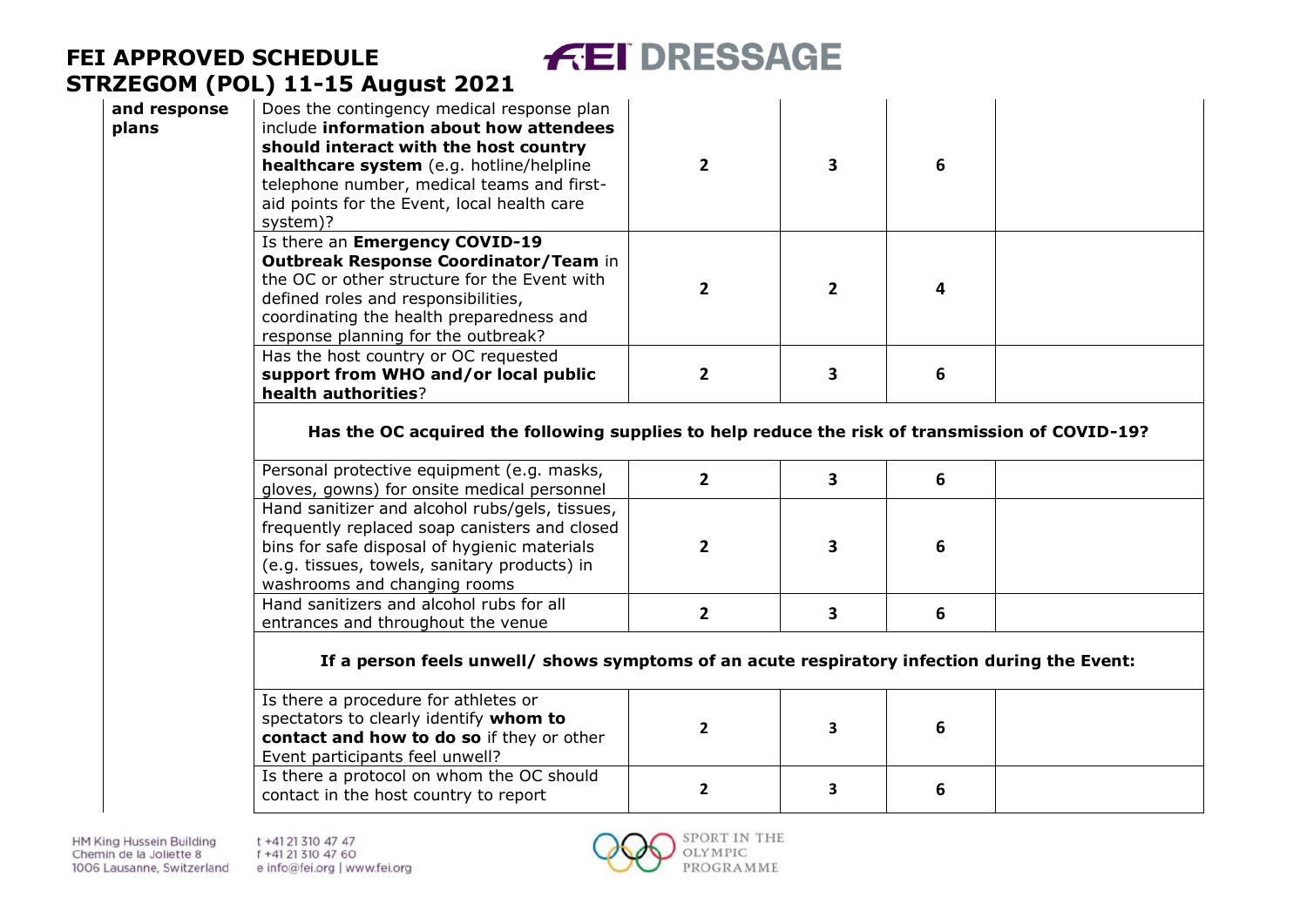#### **FEI DRESSAGE FEI APPROVED SCHEDULE STRZEGOM (POL) 11 -15 August 2021**

| suspected cases and request testing and<br>epidemiological investigations?                                                                                                                                                                                                  |                         |                |                         |                                                                   |
|-----------------------------------------------------------------------------------------------------------------------------------------------------------------------------------------------------------------------------------------------------------------------------|-------------------------|----------------|-------------------------|-------------------------------------------------------------------|
| Are first-aid services or other medical<br>services in-place and equipped to support<br>patients with respiratory symptoms?                                                                                                                                                 | $\overline{2}$          | $\overline{2}$ | $\overline{\mathbf{4}}$ |                                                                   |
| Are there isolation rooms or mobile<br>isolation units available onsite?                                                                                                                                                                                                    | $\mathbf{2}$            | $\overline{2}$ | $\overline{4}$          |                                                                   |
| Are there any designated medical<br>facilities that manage patients with COVID-<br>19 infection in the host country?                                                                                                                                                        | 2                       | $\overline{2}$ | $\overline{4}$          |                                                                   |
| Are there transportation services with<br>trained medical professionals available to<br>transport critically ill patients with severe<br>acute respiratory infections to a hospital or<br>to evacuate them from the host country, if<br>necessary?                          | $\mathbf{2}$            | $\mathbf{2}$   | 4                       |                                                                   |
| Has a cleaning schedule been developed to<br>ensure the venue is clean and hygienic -<br>wiping surfaces and any equipment regularly<br>with disinfectant is strongly recommended<br>(before, during and after the event and<br>between each round of competition)?         | $\overline{2}$          | 3              | $\boldsymbol{6}$        |                                                                   |
| Are there established screening measures,<br>including temperature checks in place for<br>participants at the point of entry, venues,<br>routes and on-site medical facilities (first-aid<br>points)? (Please specify in Comments what<br>these screening measures include) | $\overline{2}$          | 3              | $6\phantom{1}6$         |                                                                   |
| Is the host country conducting COVID-19<br>laboratory diagnostic tests? (If Yes,<br>please specify in comments the type of<br>COVID-19 diagnostic test used)                                                                                                                | $\overline{\mathbf{2}}$ | 3              | $\boldsymbol{6}$        | RT-PCR genetic test /<br>Genetic screening test /<br>Antigen test |
| Does the host country have a national<br>public health emergency preparedness<br>and response plan that can address severe<br>respiratory diseases, including COVID-19?                                                                                                     | $\overline{\mathbf{2}}$ | $\overline{2}$ | 4                       |                                                                   |

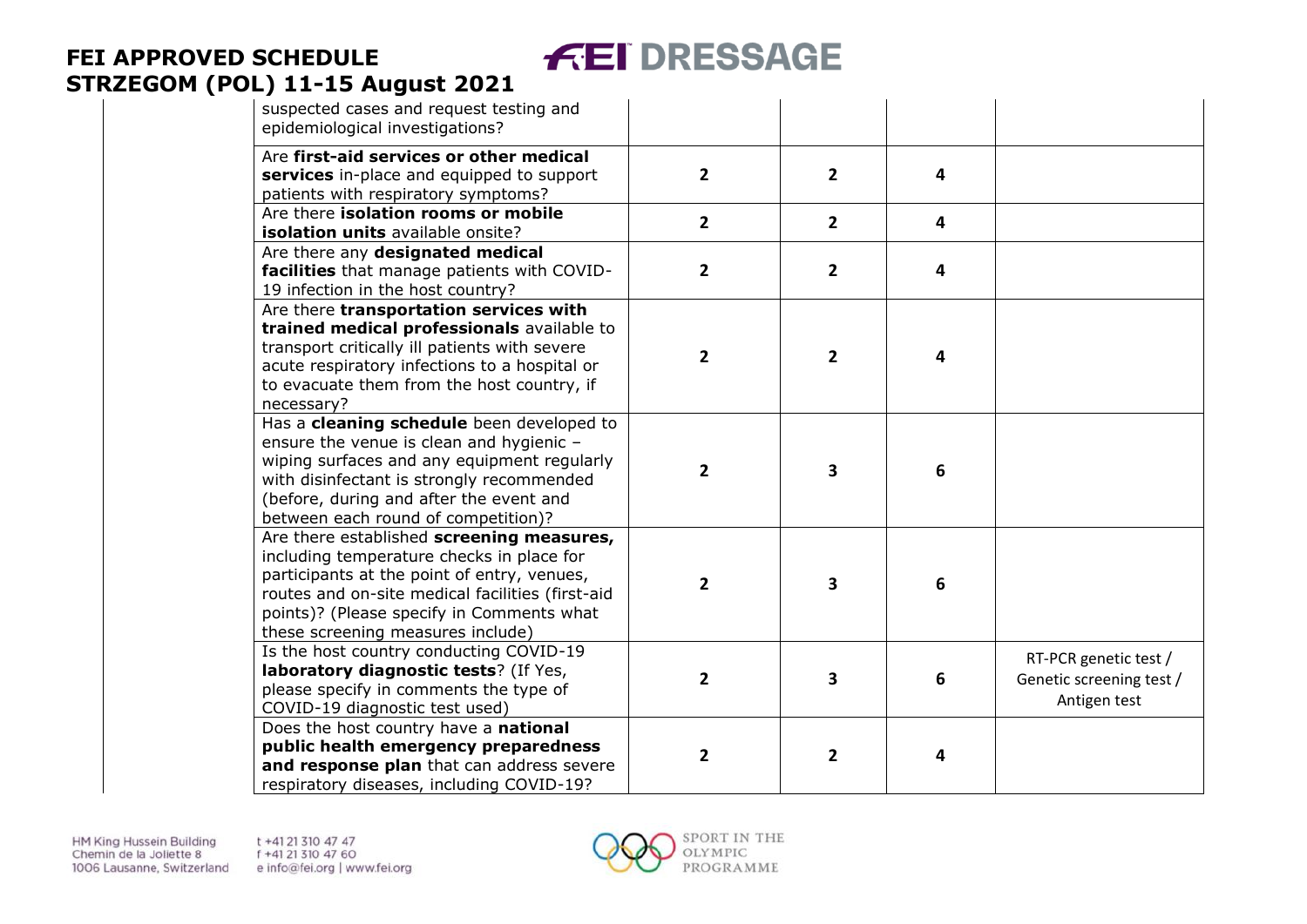#### **FEI DRESSAGE FEI APPROVED SCHEDULE STRZEGOM (POL) 11 -15 August 2021**

|                                                   | Is there a preliminary agreement by the<br>host country to provide care for any<br>COVID-19 cases connected with the Event?                                                                                                                                                                                                                                                                               | $\overline{2}$ | 3              | 6           |  |
|---------------------------------------------------|-----------------------------------------------------------------------------------------------------------------------------------------------------------------------------------------------------------------------------------------------------------------------------------------------------------------------------------------------------------------------------------------------------------|----------------|----------------|-------------|--|
|                                                   | If the Event is for a duration of 14 days or<br>longer, does the medical response plan for<br>the event include resources and protocols for<br>managing all public health interventions that<br>would be necessary and supporting the<br>national public health authorities if<br>participants are infected and become unwell<br>at the Event? (If the event is for less than 14<br>days, please score 0) | 0              | 3              | $\mathbf 0$ |  |
|                                                   | If the Event is for less than 14 days, does<br>the medical response plan include protocols<br>for OCs to notify all participants of possible<br>exposure to COVID-19 if the OCs are made<br>aware of any suspected or confirmed cases<br>that attended the Event? (If the event is for<br>14 days or longer, please score 0)                                                                              | 0              | 3              | $\mathbf 0$ |  |
| <b>Stakeholder</b><br>and partner<br>coordination | Is there an established mechanism for<br>collaboration and coordination between the<br>health and security sectors, which is<br>considered as crucial?                                                                                                                                                                                                                                                    | $\overline{2}$ | $\overline{2}$ | 4           |  |
|                                                   | Are there agreed, clear and easily<br>understood processes in place for reporting<br>to external multi-sectoral stakeholders<br>(including surveillance authorities, WHO,<br>CDC, ECDC, etc.) and disseminating risk<br>communication messages (Media)?                                                                                                                                                   | $\overline{2}$ | $\overline{2}$ | 4           |  |
| <b>Command and</b><br>control                     | Is there a decision-making authority/body<br>and an agreed procedure to modify,<br>restrict, postpone or cancel the Event<br>related to the evolving COVID-19 outbreak?                                                                                                                                                                                                                                   | $\overline{2}$ | 3              | 6           |  |
|                                                   | Are there arrangements to activate a<br>strategic health operation centre if there<br>are suspected COVID-19 cases in connection<br>with the Event?                                                                                                                                                                                                                                                       | 0              | $\mathbf{2}$   | 0           |  |

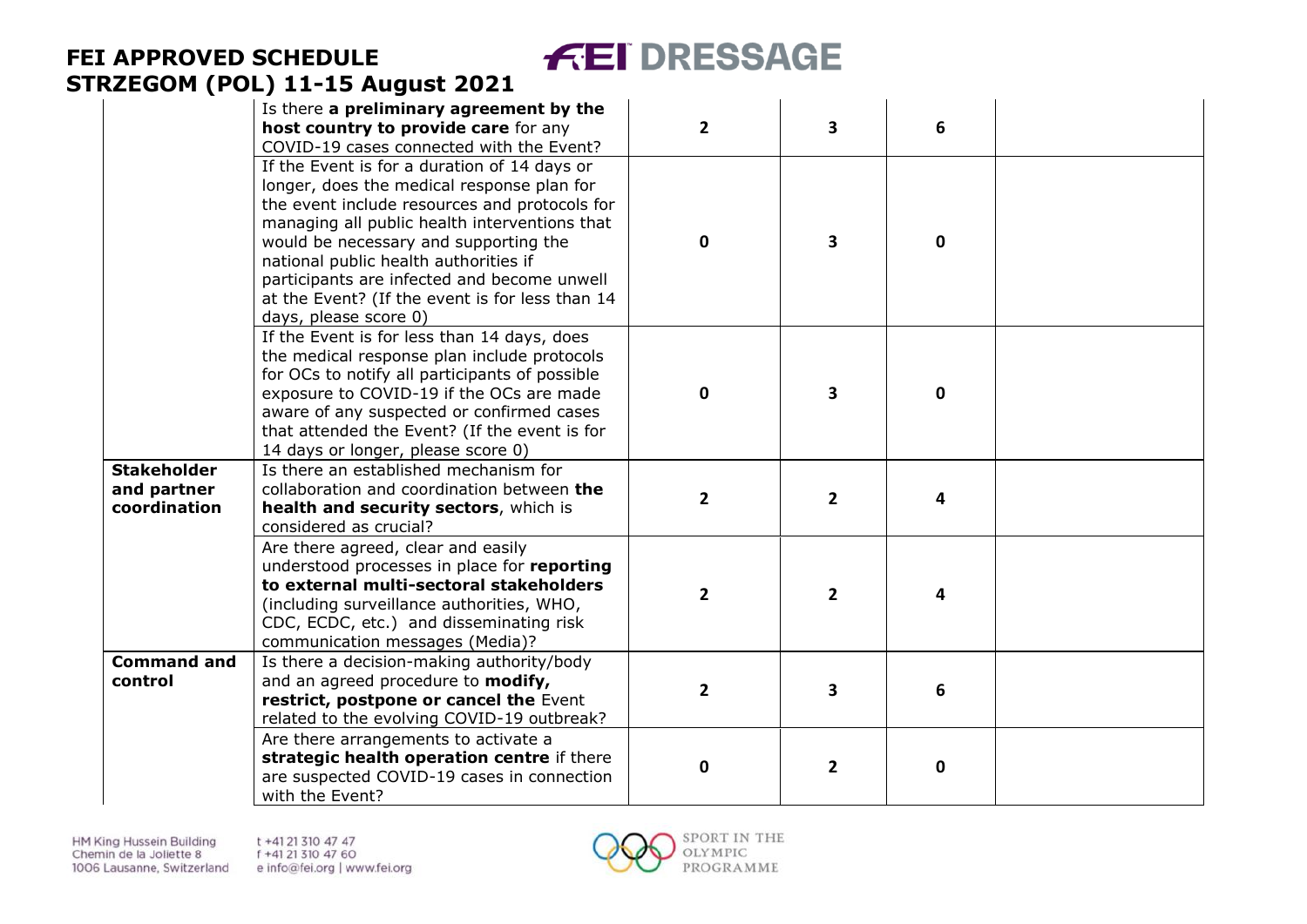# **FEI DRESSAGE**

# **FEI APPROVED SCHEDULE STRZEGOM (POL) 11 -15 August 2021**

|                                                                                       | Have the OC and staff undergone training<br>and exercises on personal safety procedures<br>and emergency mitigation measures<br>(including those specifically listed in this<br>checklist)?                                                                                                                                                                                                                           | $\overline{2}$ | 3                       | 6 |  |
|---------------------------------------------------------------------------------------|-----------------------------------------------------------------------------------------------------------------------------------------------------------------------------------------------------------------------------------------------------------------------------------------------------------------------------------------------------------------------------------------------------------------------|----------------|-------------------------|---|--|
| <b>Risk</b><br>communication                                                          | Is there a risk communication strategy<br>for the Event in regard to COVID-19?                                                                                                                                                                                                                                                                                                                                        | $\overline{2}$ | $\overline{\mathbf{3}}$ | 6 |  |
|                                                                                       | Is there a designated person(s) to lead<br>media activities and tasked with managing<br>all external communications with national<br>and international government officials, the<br>general public, and the media? (If yes,<br>please identify the spokesperson in<br>comments)                                                                                                                                       | $\overline{2}$ | $\mathbf{2}$            | 4 |  |
|                                                                                       | Has there been monitoring of national and<br>international media and social media<br>established for rumours to be able to<br>counter them early? (Please explain in the<br>comments what protocols are in place for<br>counter messaging)                                                                                                                                                                            | $\overline{2}$ | $\overline{2}$          | 4 |  |
|                                                                                       | Has coordination been set up with major<br>official media channels and social media sites<br>such as Twitter, Facebook and Instagram so<br>that messaging can be coordinated with, and<br>assisted by, the platforms to provide<br>targeted messaging from OCs (including<br>messaging to counter fake news and<br>rumours, and proactive messaging about the<br>status of the sporting event, including<br>changes)? | $\overline{2}$ | $\overline{2}$          | 4 |  |
| <b>Public health</b><br>awareness of<br>COVID-19<br>before and<br>during the<br>event | Has public health advice on clinical<br>features of COVID-19, preventive measures,<br>especially respiratory etiquette, hand<br>hygiene practices, and physical distancing,<br>been shared with all staff involved in the<br>Event, athletes, the public, and personnel of<br>all relevant stakeholders?                                                                                                              | $\overline{2}$ | 3                       | 6 |  |

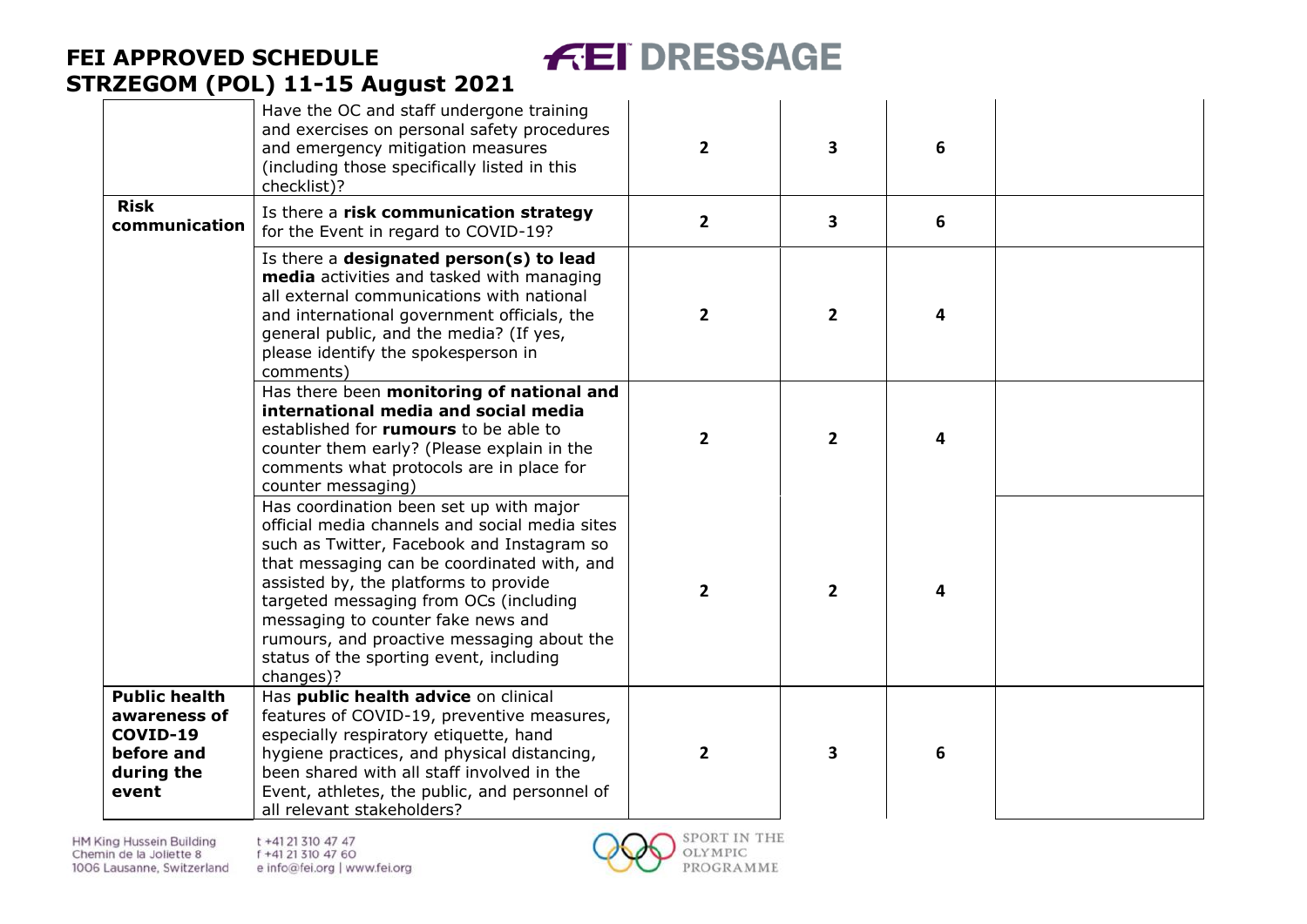

|                               | Has information on the at-risk populations<br>been provided to all athletes, the public and<br>others so they may make an informed<br>decision on their attendance based on their<br>personal risks? | $\overline{2}$                                   | $\overline{\mathbf{3}}$ | 6            |  |
|-------------------------------|------------------------------------------------------------------------------------------------------------------------------------------------------------------------------------------------------|--------------------------------------------------|-------------------------|--------------|--|
|                               | Has public advice included information on the<br>meaning of the following measures:<br>quarantine, self-isolation and self-<br>monitoring?                                                           | $\mathbf{2}$                                     | $\overline{2}$          | 4            |  |
| <b>Surge capacity</b>         | Are there any surge arrangements in place in the event of a public health emergency during the Event -                                                                                               | (i.e. suspected and confirmed cases of COVID-19? |                         |              |  |
|                               | Do these surge arrangements include funding<br>for mitigation measures?                                                                                                                              | $\overline{2}$                                   | 3                       | 6            |  |
|                               | Do these surge arrangements include<br>stockpiles of equipment (e.g. personal<br>protective equipment, etc.)                                                                                         | $\overline{2}$                                   | $\overline{\mathbf{3}}$ | 6            |  |
|                               | Do these surge arrangements include<br>training of extra staff?                                                                                                                                      | $2^{\circ}$                                      | $\overline{2}$          | 4            |  |
|                               | Do these surge arrangements include<br>volunteers?                                                                                                                                                   | $\mathbf 0$                                      | $\overline{2}$          | $\mathbf 0$  |  |
| <b>Specific</b><br>mitigation | Will there be daily health checks of<br>athletes/competitors?                                                                                                                                        | $\overline{2}$                                   | $\overline{2}$          | 4            |  |
| measures                      | Will the athletes be separated from other<br>groups, such as officials, support staff and<br>spectators, to limit transmission?                                                                      | $\overline{2}$                                   | $\overline{2}$          | 4            |  |
|                               | Are there measures in place to limit the<br>sharing of equipment, water bottles,<br>towels, etc.?                                                                                                    | $\overline{2}$                                   | 3                       | 6            |  |
|                               | Will athletes be given closed containers to<br>allow for the safe disposal or storing of<br>all hygienic materials (e.g. tissues, towels,<br>$etc.$ )?                                               | $\Omega$                                         | 3                       | $\mathbf{0}$ |  |
|                               | Will the Event have designated seating for<br>all spectators?                                                                                                                                        | $\overline{2}$                                   | 3                       | 6            |  |

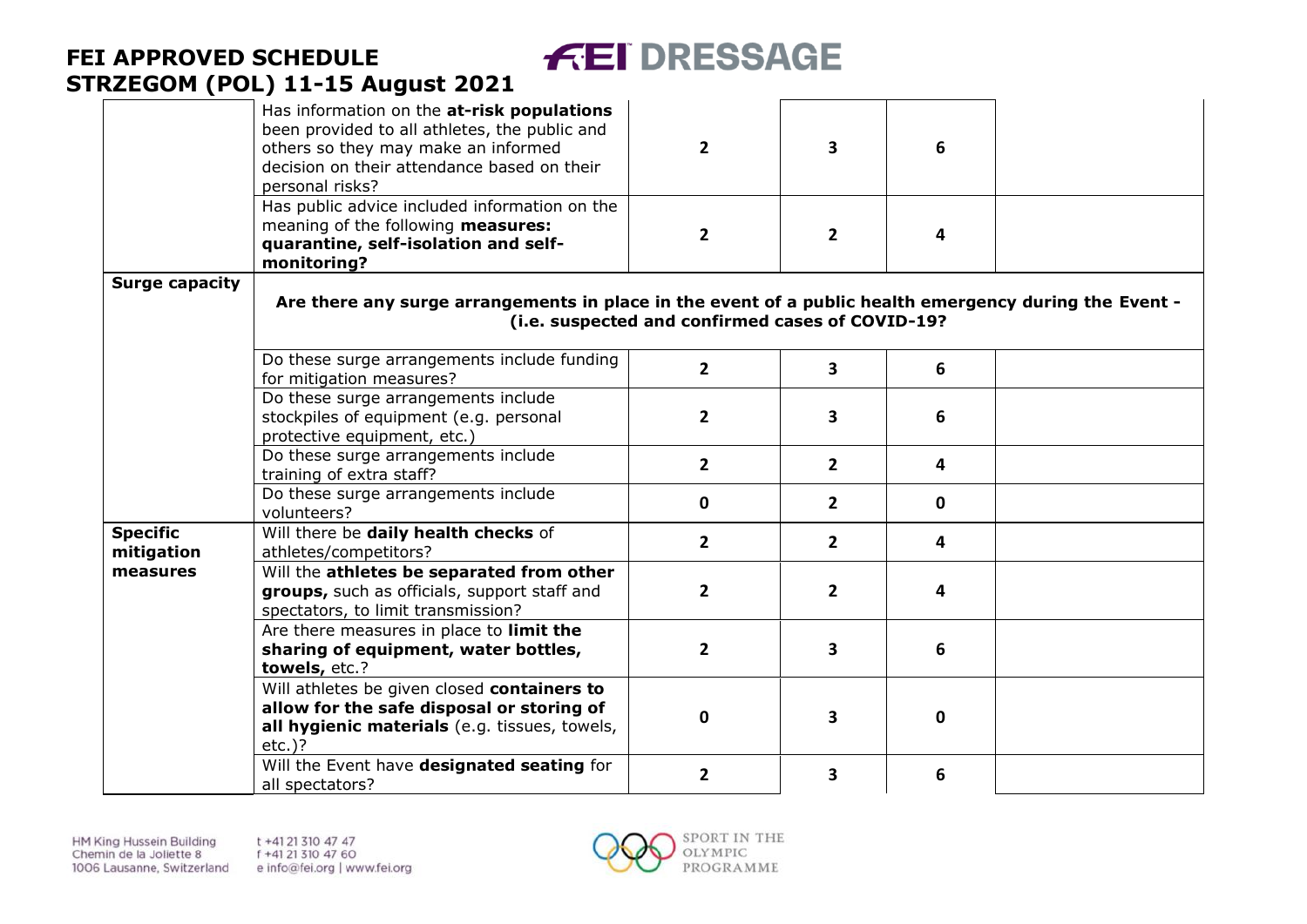#### **FEI DRESSAGE FEI APPROVED SCHEDULE STRZEGOM (POL) 11 -15 August 2021**

| Does the designated seating provided<br>allow for physical distancing between<br>spectators (minimum of 1 metre)?                                       |  |  |
|---------------------------------------------------------------------------------------------------------------------------------------------------------|--|--|
| Have pre-travel health checks been<br>performed on all athletes to ensure<br>underlying co-morbidities, medications,<br>allergies, etc. are documented? |  |  |

| <b>Sum of mitigation measures</b> |     |     |
|-----------------------------------|-----|-----|
|                                   | 196 | 196 |
| Total mitigation score (%)        | 89  |     |

HM King Hussein Building Chemin de la Joliette 8 1006 Lausanne, Switzerland t +41 21 310 47 47 f +41 21 310 47 60 e info@fei.org | www.fei.org

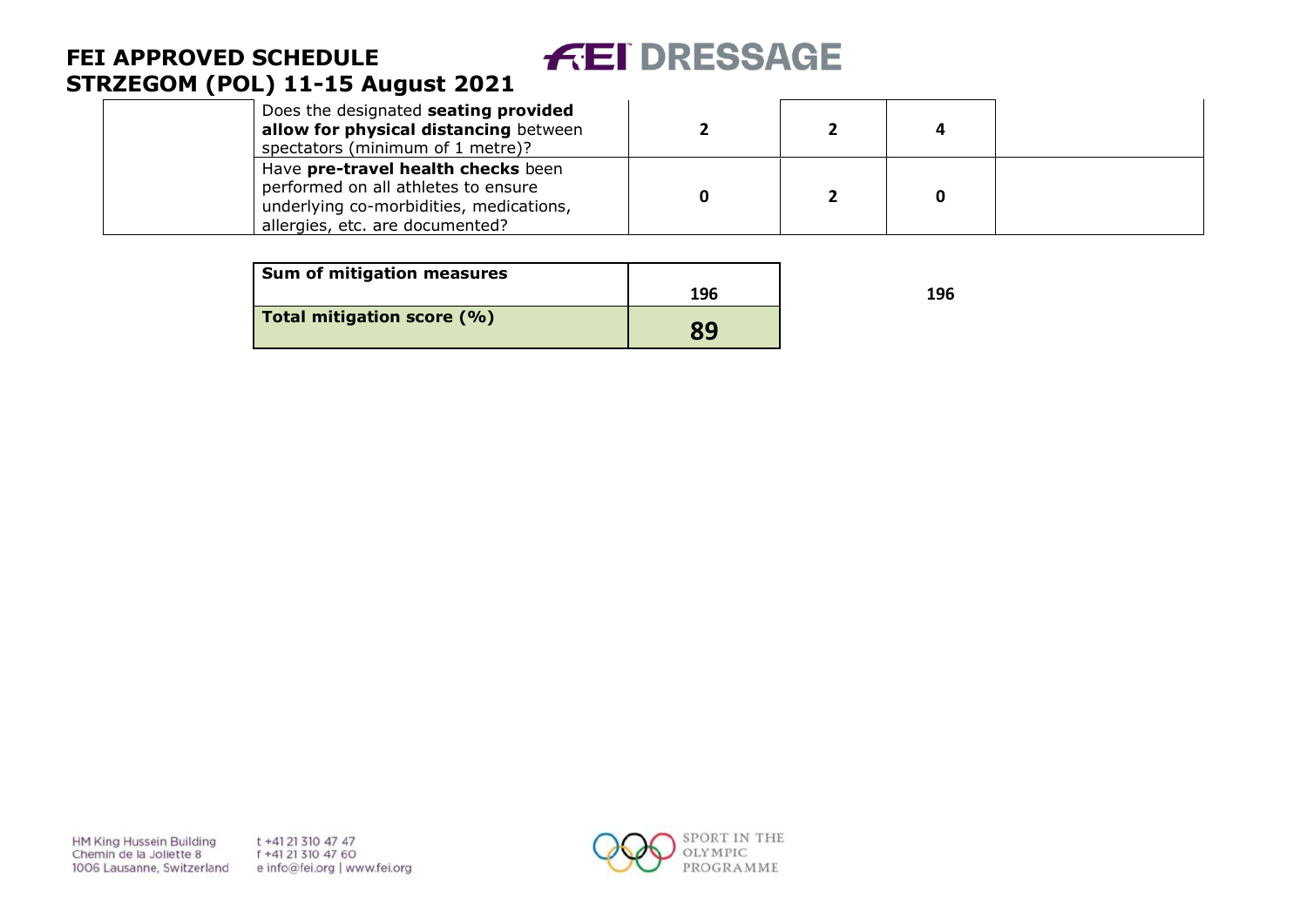The decision matrix takes the risk score and the mitigation score to provide a colour determination. This colour determination identifies the total risk of transmission and further spread of COVID-19 in relation to the mass gathering. The "Colour Determination" key below the decision matrix describes the total risk for each colour.

**FEI DRESSAGE** 

| <b>Total COVID-19 risk score</b><br>(from "Risk Assessment" Tab) | 2  |
|------------------------------------------------------------------|----|
| <b>Total mitigation score</b>                                    | 89 |
| (from "Mitigation Checklist" Tab)                                |    |

#### **Risk Vs. Mitigation Matrix**

| <b>Total Risk Assessment Score</b> | Very Prepared to<br>Mitigate COVID-19<br>Impacts<br>$(76-100)$ | Somewhat Prepared<br>to Mitigate COVID-<br>19 Impacts<br>$(51 - 75)$ | Somewhat<br>Unprepared to<br>Mitigate COVID-19<br>Impacts<br>(26-50) | Very Unprepared to<br>Mitigate COVID-19<br>Impacts<br>$(0-25)$ |
|------------------------------------|----------------------------------------------------------------|----------------------------------------------------------------------|----------------------------------------------------------------------|----------------------------------------------------------------|
| 0 - Negligible                     | <b>Very low</b>                                                | <b>Very low</b>                                                      | <b>Very low</b>                                                      | <b>Very low</b>                                                |
| 1 - Very Low Risk                  | <b>Very low</b>                                                | <b>Very low</b>                                                      | Low                                                                  | Low                                                            |
| 2 - Low Risk                       | Low                                                            | Low                                                                  | Low                                                                  | <b>Moderate</b>                                                |
| 3 - Moderate Risk (low-moderate)   | Low                                                            | <b>Moderate</b>                                                      | <b>Moderate</b>                                                      | <b>Moderate</b>                                                |
| 4 - Moderate Risk (high-moderate)  | <b>Moderate</b>                                                | <b>Moderate</b>                                                      | <b>High</b>                                                          | <b>Very High</b>                                               |
| 5 - High Risk                      | <b>High</b>                                                    | <b>High</b>                                                          | <b>Very High</b>                                                     | <b>Very High</b>                                               |
| 6 - Very High Risk                 | <b>Very High</b>                                               | <b>Very High</b>                                                     | <b>Very High</b>                                                     | <b>Very High</b>                                               |

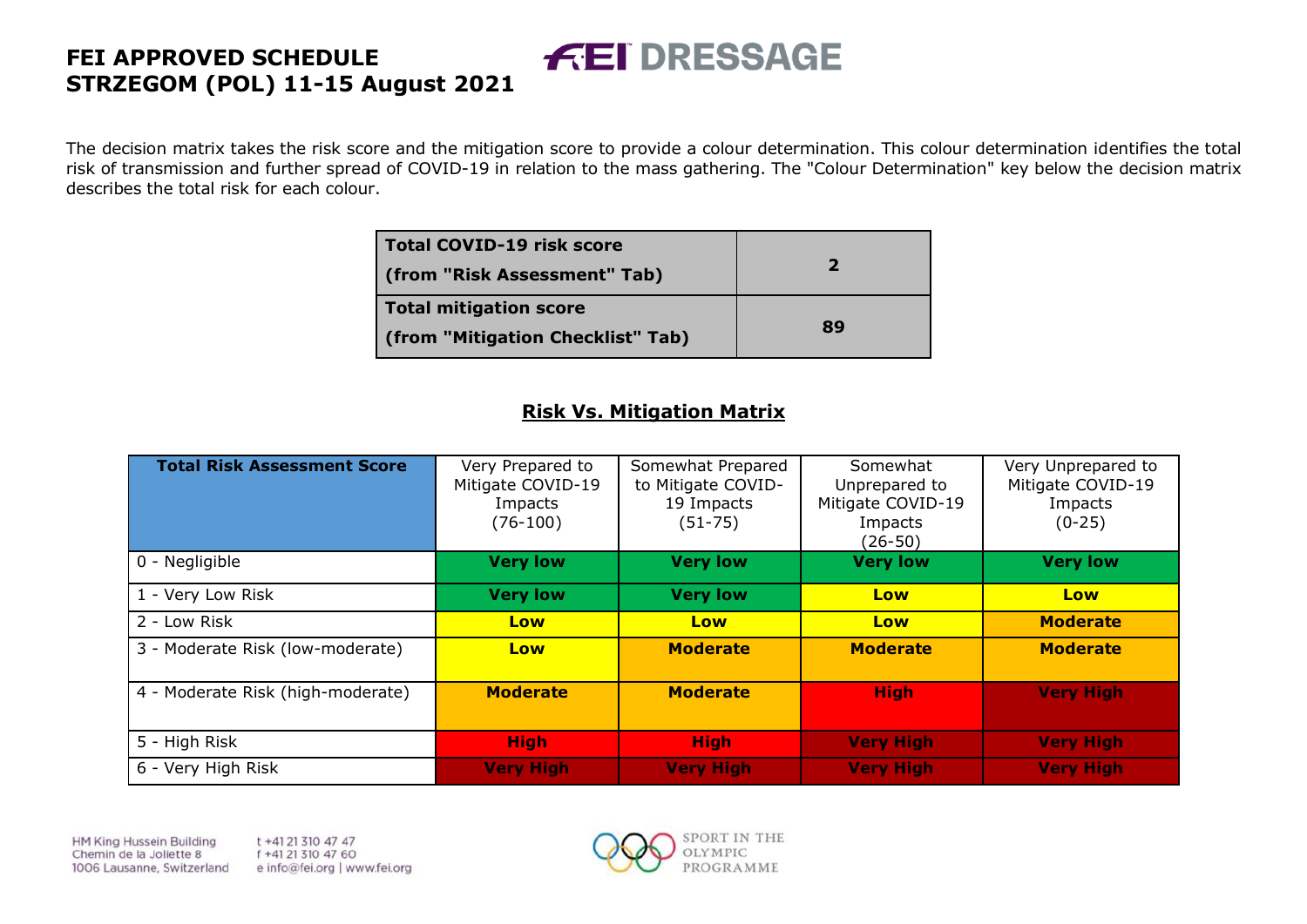**FEI DRESSAGE** 

|                  | <b>KEY FOR COLOUR DETERMINATION OF OVERALL RISK</b>                                                                                                                                                                                                      |
|------------------|----------------------------------------------------------------------------------------------------------------------------------------------------------------------------------------------------------------------------------------------------------|
| <b>VERY LOW</b>  | Overall risk of transmission and further spread of COVID-19<br>in relation to the Event is considered very low.                                                                                                                                          |
| <b>LOW</b>       | Overall risk of transmission and further spread of COVID-19<br>in relation to the Event is considered low. Recommend<br>checking whether mitigation measures can be strengthened.                                                                        |
| <b>MODERATE</b>  | Overall risk of transmission and further spread of COVID-19<br>in relation to the Event is considered moderate. Recommend<br>significant efforts to improve mitigation measures or reduce<br>risk of transmission (decrease risk assessment score).      |
| <b>HIGH</b>      | Overall risk of transmission and further spread of COVID-19<br>in relation to the Event is considered high. Recommend<br>significant efforts to improve both mitigation measures and<br>reduce risk of transmission (decrease risk assessment<br>score). |
| <b>VERY HIGH</b> | Overall risk of transmission and further spread of COVID-19<br>in relation to the Event is considered very high.                                                                                                                                         |

HM King Hussein Building Chemin de la Joliette 8 1006 Lausanne, Switzerland t +41 21 310 47 47 f +41 21 310 47 60 e info@fei.org | www.fei.org

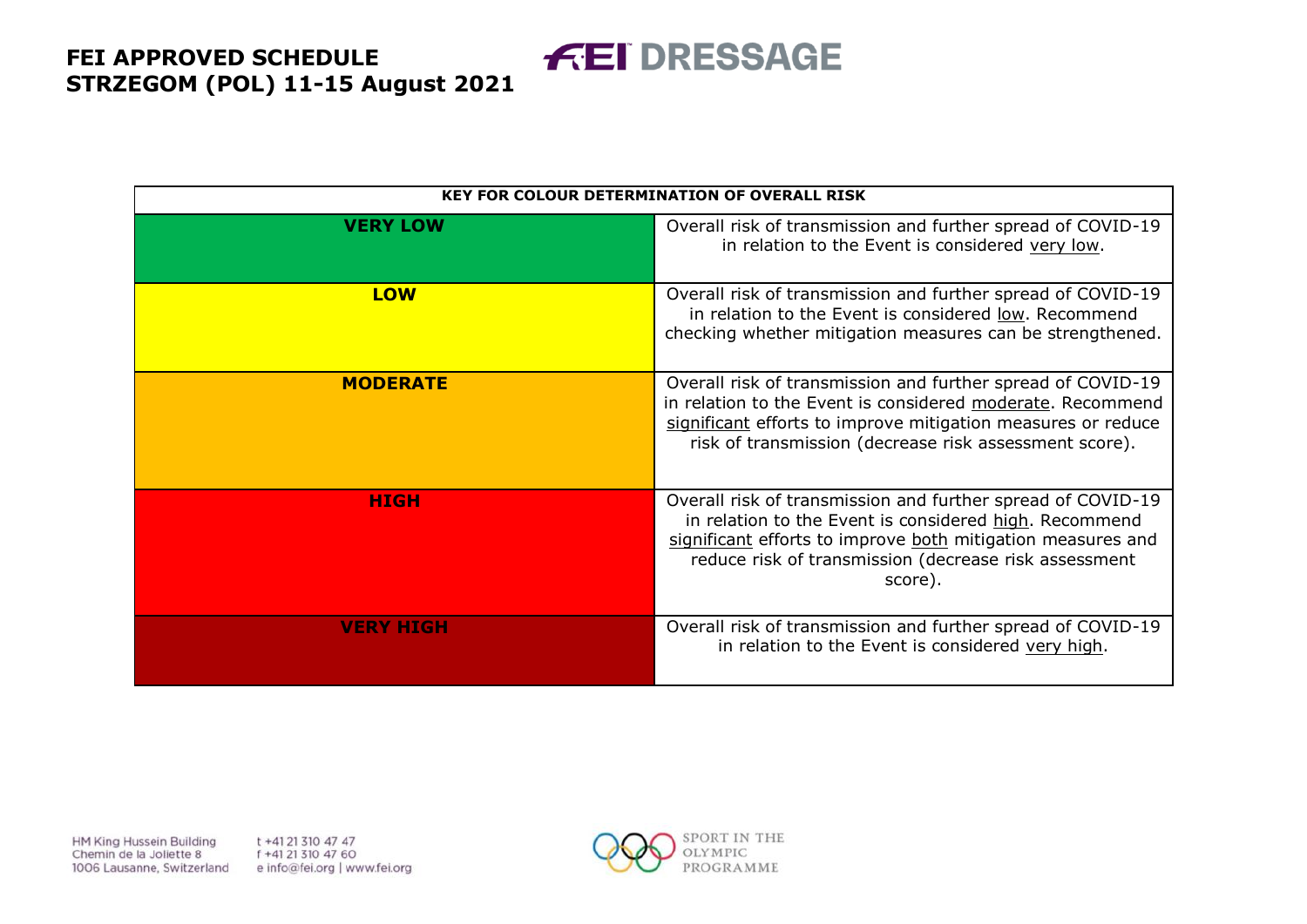| <b>FEI APPROVED SCHEDULE</b><br>STRZEGOM (POL) 11-15 August 2021                   |                                                                    |                                                             |                                          |                                                   |       | <i>f</i> El DRESSAGE                                                                                         |
|------------------------------------------------------------------------------------|--------------------------------------------------------------------|-------------------------------------------------------------|------------------------------------------|---------------------------------------------------|-------|--------------------------------------------------------------------------------------------------------------|
| I.                                                                                 | <b>DENOMINATION OF EVENT</b>                                       |                                                             |                                          |                                                   |       |                                                                                                              |
| <b>VENUE:</b><br>DATE:<br>NF:<br>Indoor:                                           |                                                                    | <b>STRZEGOM</b><br>11-15/08/2021<br><b>POL</b><br>Outdoor:  | $\boxtimes$                              |                                                   |       | f(E)<br><b>DRESSAGE</b><br><b>EUROPEAN</b><br><b>CHAMPIONSHIPS</b><br><b>STRZEGOM</b><br>2021<br><b>PONY</b> |
| $CDI^*$<br>$CDIO2*$<br><b>CDIJ</b><br><b>CDIOJ</b><br><b>CDIAm</b><br>Championship | $CDI2*$<br>$CDIO3*$<br><b>CDIY</b><br><b>CDIOY</b><br><b>CDIYH</b> | $CDI3*$<br>$CDIO4*$<br><b>CDIP</b><br><b>CDIOP</b><br>Games | $CDI4*$<br>$CDIO5*$<br>CDIU25<br>CDIOU25 | $CDI5*$<br>$-NC$<br><b>CDICh</b><br><b>CDIOCh</b> | CDI-W |                                                                                                              |

# <span id="page-11-0"></span>**II. GENERAL CONDITIONS**

- FEI Statutes, 24<sup>th</sup> edition, effective 19 November 2019.
- FEI General Regulations,  $24<sup>th</sup>$  edition,  $1<sup>st</sup>$  January 2020, updates effective  $1<sup>st</sup>$  January 2021.
- FEI Veterinary Regulations,  $14<sup>th</sup>$  edition, effective  $1<sup>st</sup>$  January 2018, updates effective 1<sup>st</sup> January 2021.
- **- FEI Dressage Rules (25 th edition, effective 1st January 2014, including updates 1 st January 2021) and if applicable the FEI Dressage World CupTM Rules 2020/2021 and 2021/2022 and FEI Dressage Nations CupTM Rules 2021.**
- Equine Anti-Doping and Controlled Medication Regulations (EADCMR), 3rd Edition, effective 1<sup>st</sup> January 2021.
- FEI Anti-Doping Rules for Human Athletes (ADRHA), based upon the 2021 WADA Code, effective 1<sup>st</sup> January 2021.
- The FEI Policy for Enhanced Competition Safety during the Covid-19 Pandemic, effective as of 1 July 2020 and until further notice.
- Given the current Covid-19 situation, please note that the FEI's approval of a Schedule should not be taken as an absolute guarantee that the Event will definitely go ahead. The decision whether the Event can take place must be made by the OC and NF in close consultation with the applicable domestic government and public health authorities. It is the responsibility of each Participant to check the status of the Event prior to planning his/her travel to the Event.
- All subsequent published revisions, the provisions of which will take precedence.

#### -----------------------

 $\sim$   $\sim$   $\sim$   $\sim$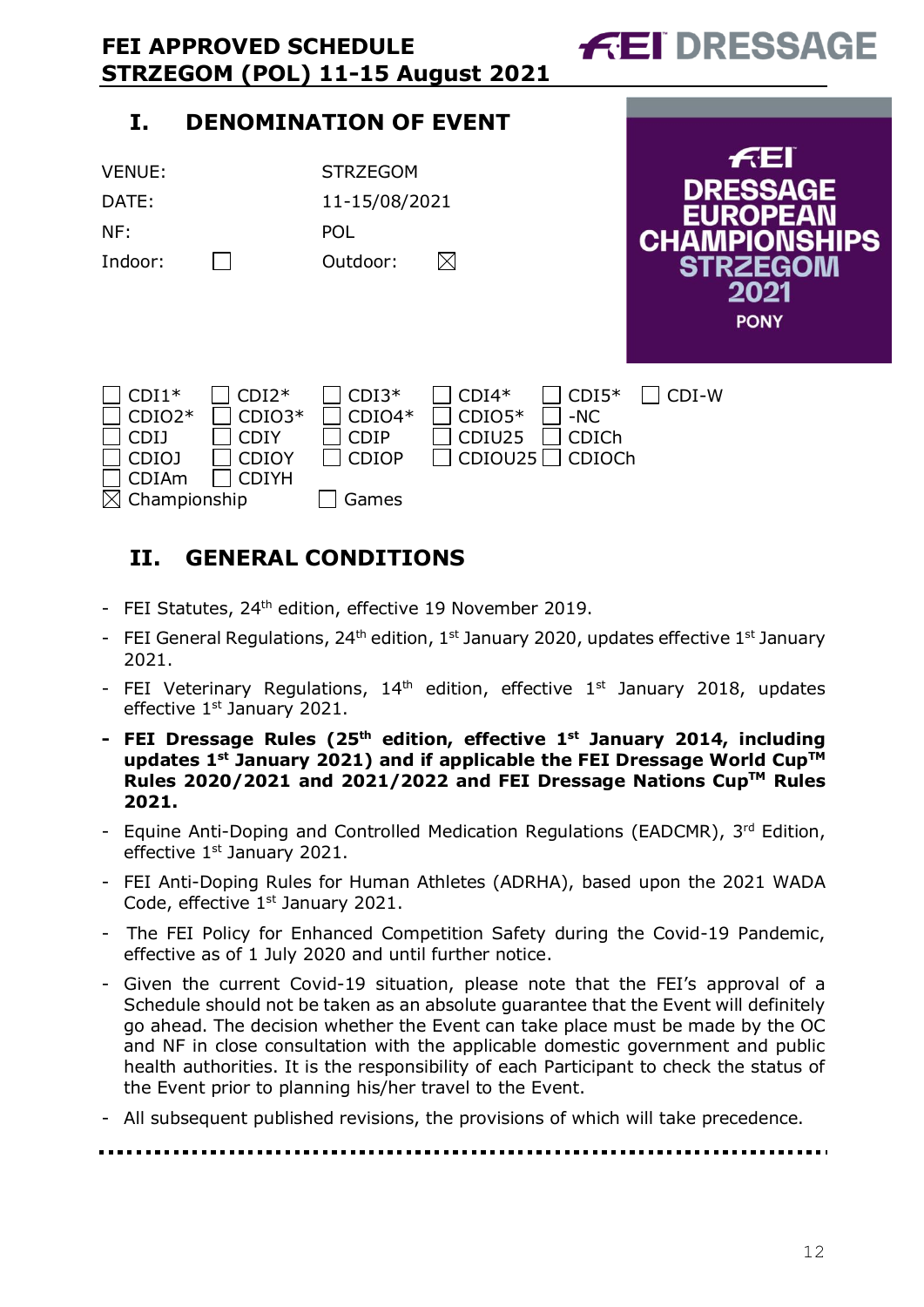Approved by the FEI, Lausanne, on 18/06/2021. Updated 22/06/2021. Updated 29/06/2021. Updated 09/07/2021 Covid-19. Updated 27/07/2021.

۴  $2<sub>0</sub>$ 

Bettina De Rham FEI Director Dressage & Para Dressage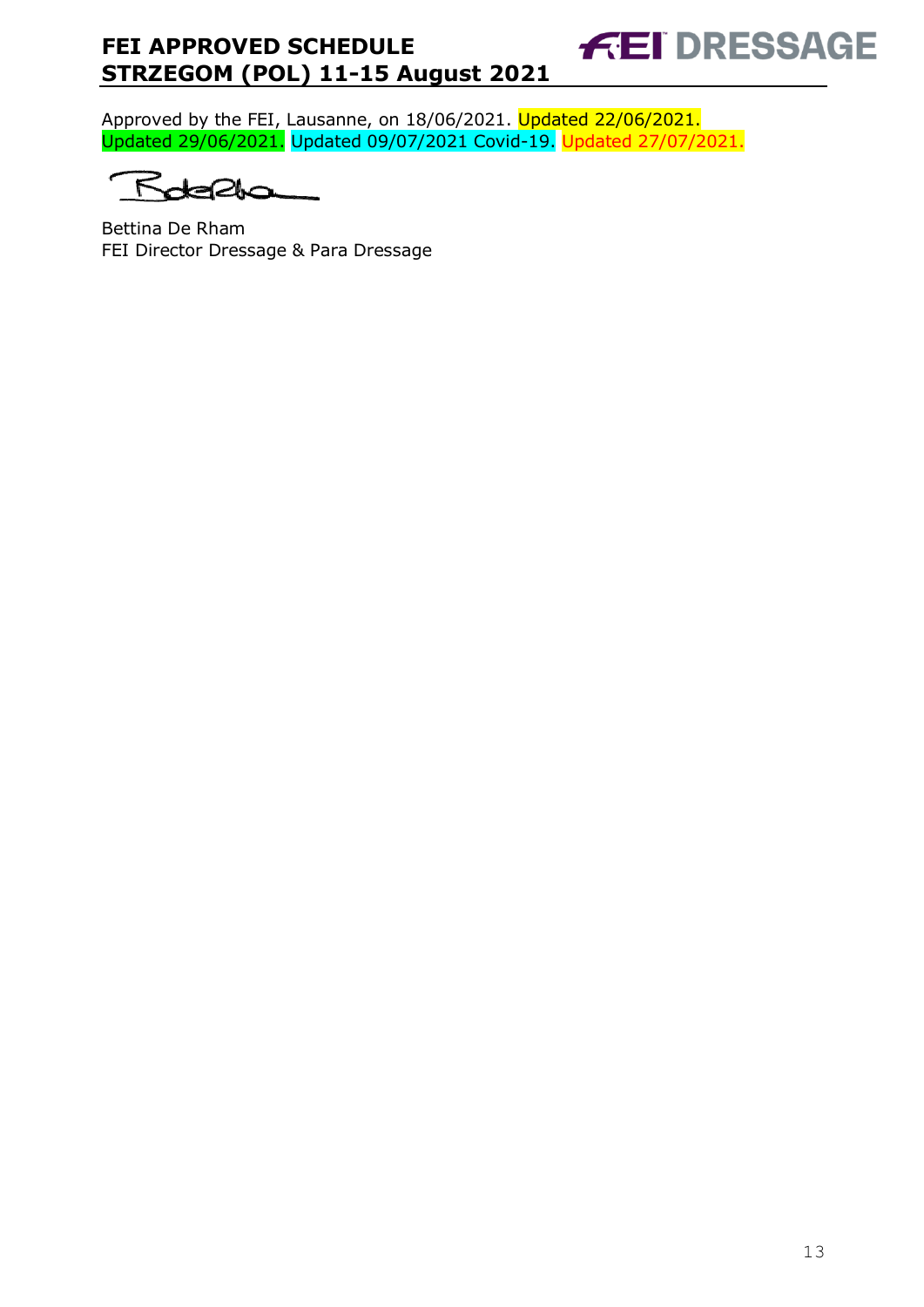# **TABLE OF CONTENTS**

FEI APPROVED SCHEDULE

STRZEGOM (POL) 11-15 August 2021

| II.                  |                                                                                                                 |
|----------------------|-----------------------------------------------------------------------------------------------------------------|
|                      | III. THE FEI CODE OF CONDUCT FOR THE WELFARE OF THE HORSE                                                       |
| 1.<br>2.<br>3.       |                                                                                                                 |
| V.                   |                                                                                                                 |
|                      |                                                                                                                 |
| 1.<br>2.<br>3.<br>4. | ADDITIONAL FEES/CHARGES BY ORGANISING COMMITTEE: 21<br>DEGREE OF DIFFICULTY - FLOORPLAN GRAND PRIX FREESTYLE 21 |
|                      |                                                                                                                 |
|                      |                                                                                                                 |
| IX.                  |                                                                                                                 |
| 1.<br>2.             | 25                                                                                                              |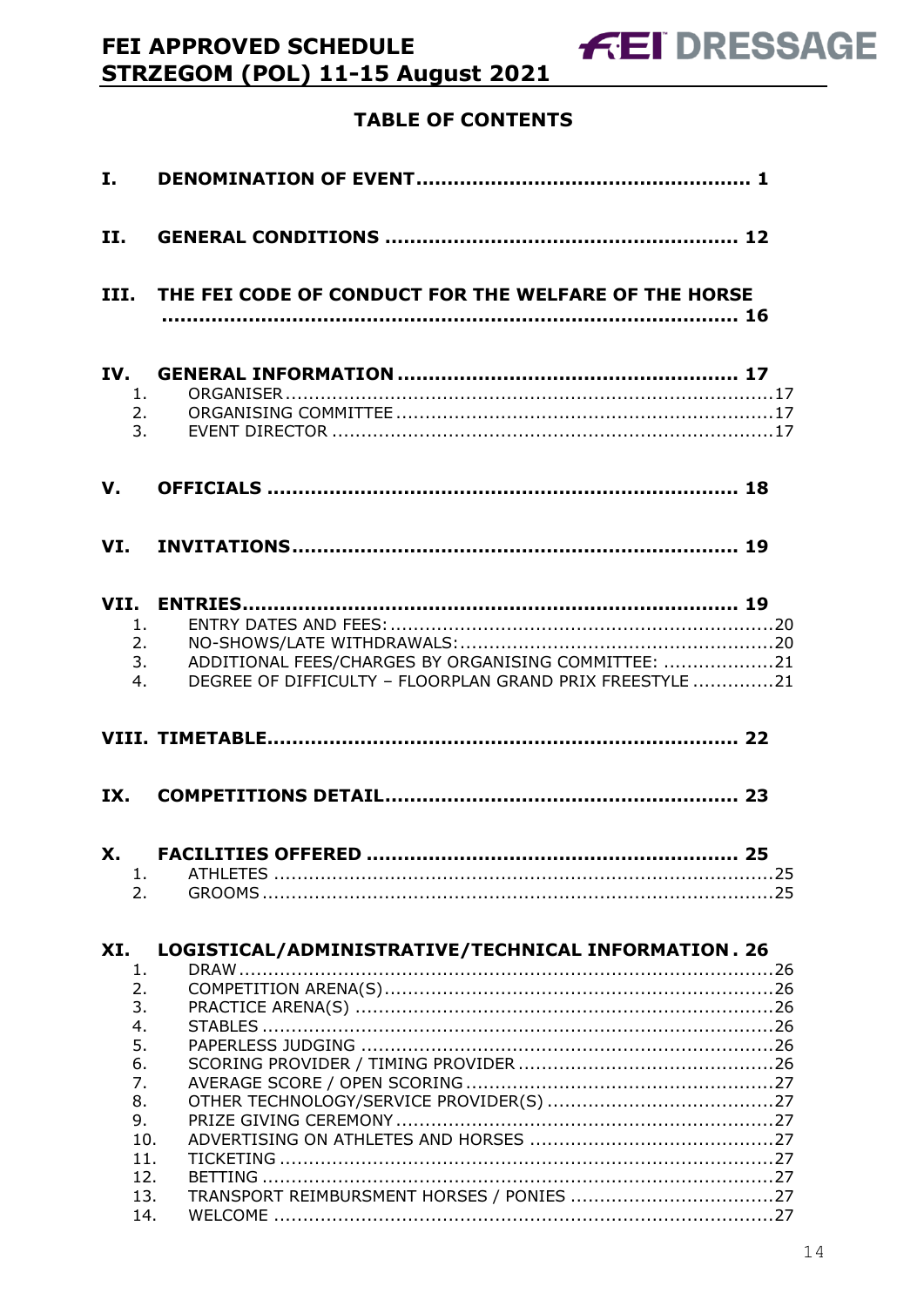| 16. ENTRY RIGHT TO SHOWGROUNDS/ACCREDITED PERSONS 28 |
|------------------------------------------------------|
|                                                      |
|                                                      |

| 1.                        |                                                        |  |
|---------------------------|--------------------------------------------------------|--|
| $\overline{\mathbf{2}}$ . |                                                        |  |
| 3.                        |                                                        |  |
| 4.                        |                                                        |  |
| 5.                        |                                                        |  |
| 6.                        |                                                        |  |
| $\overline{7}$ .          | VENUE ARRIVAL INFORMATION & FITNESS TO COMPETE 30      |  |
| 8.                        | EQUINE ANTI-DOPING AND CONTROLLED MEDICATION PROGRAMME |  |
|                           |                                                        |  |

#### **XIII. [HUMAN ANTI-DOPING...........................................................](#page-31-0) 32**

|                | 1. THE FEI POLICY FOR ENHANCED COMPETITION SAFETY DURING THE |  |
|----------------|--------------------------------------------------------------|--|
|                |                                                              |  |
| 2 <sup>1</sup> |                                                              |  |
| 3.             |                                                              |  |
| 4.             |                                                              |  |
| 5.             |                                                              |  |
| 6.             | ADDITIONAL INFORMATION FROM THE ORGANISER 35                 |  |
|                |                                                              |  |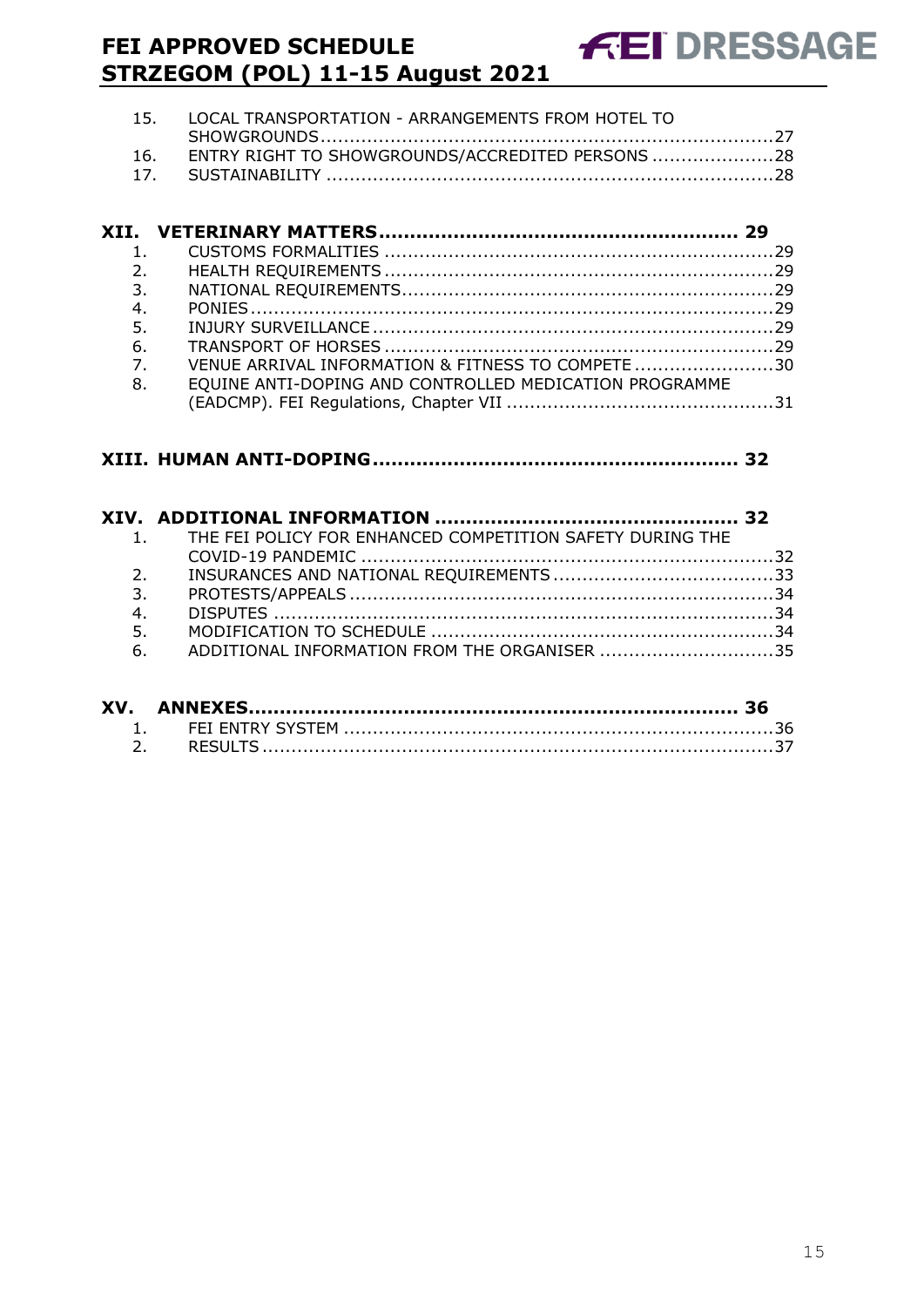# <span id="page-15-0"></span>**III. THE FEI CODE OF CONDUCT FOR THE WELFARE OF THE HORSE**

The Fédération Equestre Internationale (FEI) expects all those involved in international equestrian sport to adhere to the FEI's Code of Conduct and to acknowledge and accept that at all times the welfare of the horse must be paramount and must never be subordinated to competitive or commercial influences.

- 1. At all stages during the preparation and training of competition horses, welfare must take precedence over all other demands. This includes good horse management, training methods, farriery and tack, and transportation.
- 2. Horses and athletes must be fit, competent and in good health before they are allowed to compete. This encompasses medication use, surgical procedures that threaten welfare or safety, pregnancy in mares and the misuse of aids.
- 3. Events must not prejudice horse welfare. This involves paying careful attention to the competition areas, ground surfaces, weather conditions, stabling, site safety and fitness of the horse for onward travel after the event.
- 4. Every effort must be made to ensure that horses receive proper attention after they have competed and that they are treated humanely when their competition careers are over. This covers proper veterinary care, competition injuries, euthanasia and retirement.
- 5. The FEI urges all involved with the sport to attain the highest levels of education in their areas of expertise.

A full copy of this Code can be obtained from the Fédération Equestre Internationale, Chemin de la Joliette 8, CH-1006 Lausanne, Switzerland. Telephone: +41 21 310 47 47. The Code is available in English. The Code is also available on the FEI's website: <http://inside.fei.org/>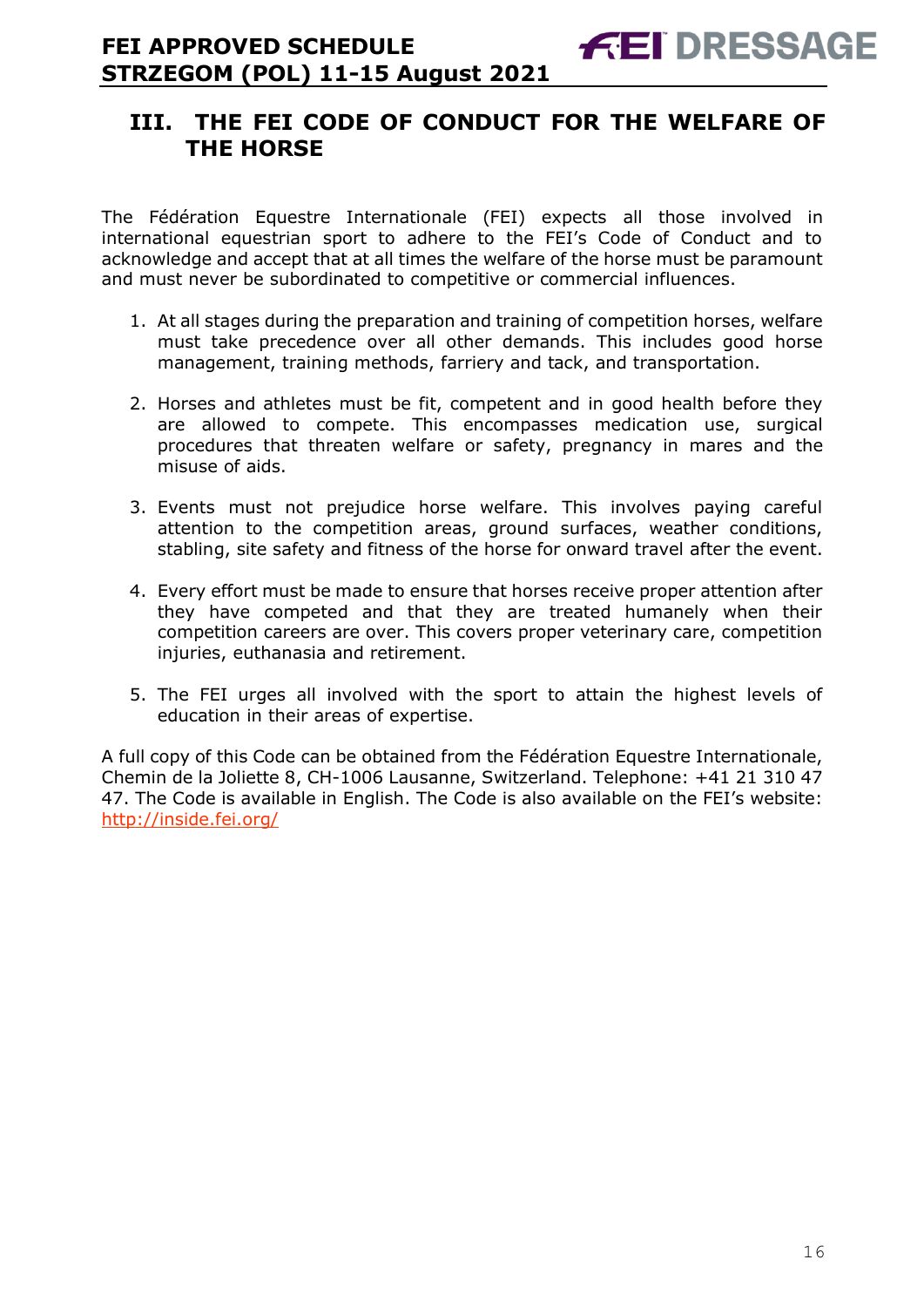**FEI DRESSAGE** 

# <span id="page-16-0"></span>**IV. GENERAL INFORMATION**

#### <span id="page-16-1"></span>**1.ORGANISER**

| Name:      | LKS Stragona Strzegom              |
|------------|------------------------------------|
| Address:   | Morawa 36, 58-150 Strzegom, POLAND |
| Telephone: | 0048 74 855 40 42                  |
| Email:     | office@stragona.pl                 |
| Website:   | www.strzegomponies.pl              |

#### Contact Details Show Ground:

| Address:         | Morawa 36, 58-150 Strzegom         |
|------------------|------------------------------------|
| Telephone:       | 0048 74 855 40 42                  |
| GPS Coordinates: | N50° 58' 14.187", E16° 23' 46.634" |

Accessibility details (directions by road, nearest airport / train station):

BY CAR: 14 km from Motorway A4 direction Strzegom

BY plane: Airport Wroclaw - 50 km from Main Arena (approx 40min)

PLEASE NOTE: ALL riders are reminded that in Polnad is in force "viaTOLL" system – electronic toll collection system.

More information on http://www.viatoll.pl/en/home

#### <span id="page-16-2"></span>**2.ORGANISING COMMITTEE**

Honorary President: Zbigniew Suchyta - the Mayor of Strzegom President of the event: Marcin Konarski Show Secretary: Agnieszka Tymczyszyn Press Officer: Agnieszka Chmielińska

#### <span id="page-16-3"></span>**3.EVENT DIRECTOR**

| Name:      | Marta Wójcik               |
|------------|----------------------------|
| Address:   | Morawa 36, 58-150 Strzegom |
| Telephone: | 0048 74 855 40 42          |
| Mobile:    | 0048 885 544 202           |
| Email:     | office@stragona.pl         |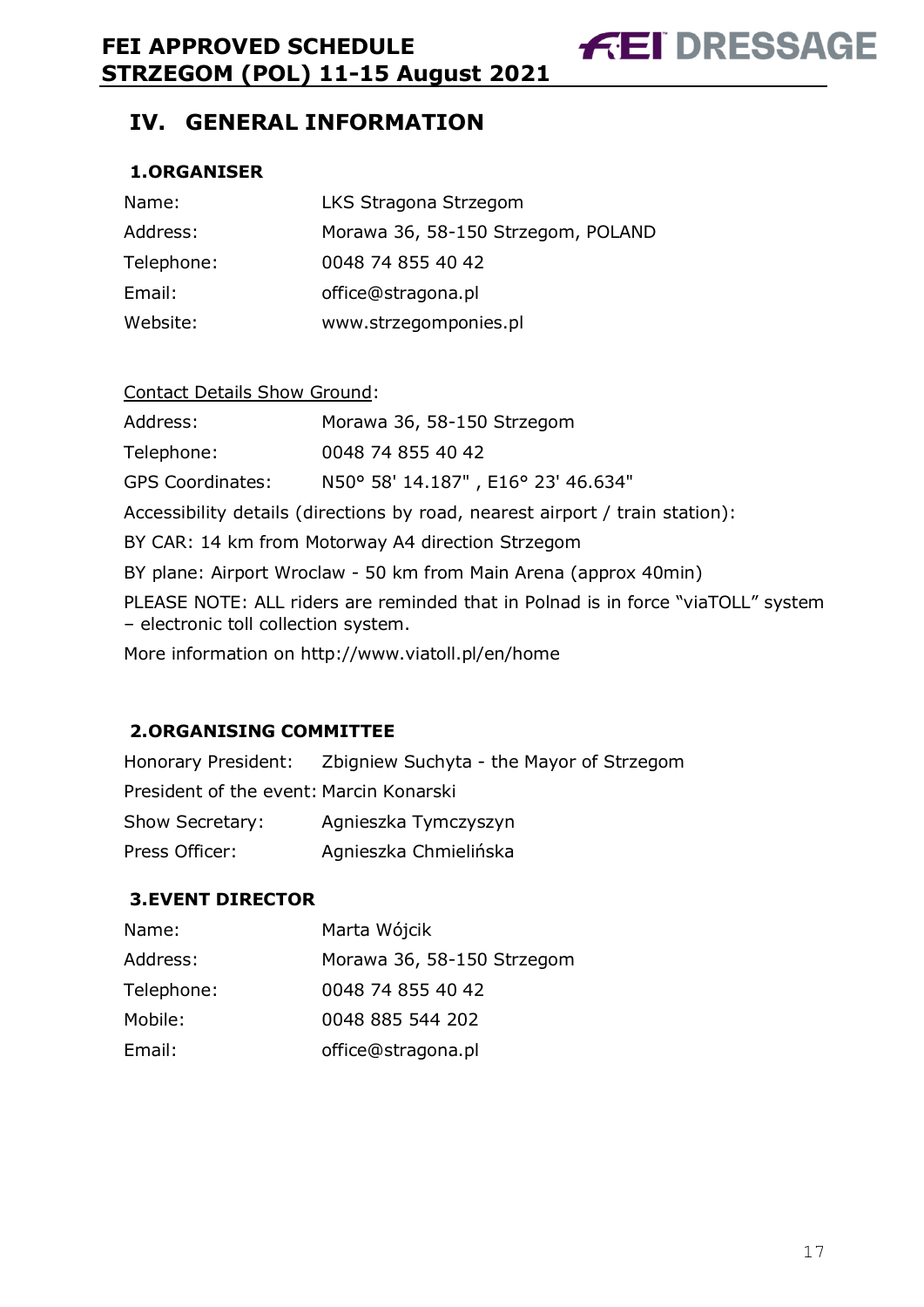# **V. OFFICIALS**

Please note that the schedule has been approved under the provision that all appointed Officials have successfully passed the on-line FEI Competency Evaluation Test.

<span id="page-17-0"></span>

| Ref.                    | <b>Panel</b>                                           | <b>Function</b>                 | <b>FEI ID</b> | <b>Name</b>                              | <b>NF</b>  | <b>Level</b>    | <b>Contact Email</b>                  |
|-------------------------|--------------------------------------------------------|---------------------------------|---------------|------------------------------------------|------------|-----------------|---------------------------------------|
|                         |                                                        | Ground Jury President           | 10052562      | ULRIKE NIVELLE                           | <b>GER</b> | $5*$            | ulrike.nivelle@web.de                 |
|                         | Ground Jury                                            | Ground Jury Member              | 10000001      | MARIETTA ALMASY                          | <b>FRA</b> | $5*$            | marietta.almasy@wanadoo.fr            |
| 1                       |                                                        | Ground Jury Member              | 10053656      | EDUARD DE WOLFF VAN<br><b>WESTERRODE</b> | <b>NED</b> | $\overline{5*}$ | westerro@caret.net                    |
|                         |                                                        | Ground Jury Member              | 10093970      | PAULA NYSTEN                             | <b>FIN</b> | $4*$            | paula.nysten@op.fi                    |
|                         |                                                        | Ground Jury Member              | 10147117      | AGNIESZKA MAJEWSKA                       | POL        | $4*$            | agnes390@wp.pl                        |
|                         |                                                        | Ground Jury Member - reserve    | 10081746      | EVA-MARIA VINT-WARMINGTON                | <b>EST</b> | $4*$            | eva-maria@travelmoments.ca            |
| $\overline{\mathbf{2}}$ | Foreign Technical Delegate                             | Foreign Technical Delegate      | 10050246      | <b>MAJA STUKELJ</b>                      | <b>SLO</b> |                 | stukelj.maja1@gmail.com               |
| 3                       | Chief Steward                                          | Chief Steward                   | 10052898      | KATARZYNA WIDALSKA                       | POL        | 3               | k.widalska@o2.pl                      |
|                         |                                                        | <b>Assistant Steward</b>        | 10102853      | MARLENA GRUCA-RUCINSKA                   | POL        | $\mathbf{1}$    | stajnia-equus.gruca@wp.pl             |
|                         |                                                        | ssistant Steward                | 10025161      | <b>SIMONETTA BELLI DELL'ISCA</b>         | <b>FFA</b> |                 | simonettabellidisca@libero.it         |
| 4                       | <b>Assistant Stewards</b>                              | <b>Assistant Steward</b>        | 10059486      | <b>SONJA THEIS</b>                       | <b>GER</b> |                 | sonja.theis.loehnberg@web.de          |
|                         |                                                        | <b>Assistant Steward</b>        | 10102857      | <b>BARBARA SZYMCZAK</b>                  | POL        | $\overline{2}$  | szymczakwp@wp.pl                      |
|                         |                                                        | <b>Assistant Steward</b>        | 10052984      | <b>ZBIGNIEW SEIBT</b>                    | POL        | 3               | zas.s@interia.pl                      |
|                         | FEI Veterinary Delegate                                | Veterinary Delegate             |               |                                          |            |                 |                                       |
|                         |                                                        | Additional Veterinary Delegate  |               |                                          |            |                 |                                       |
| 5                       |                                                        | Veterinary Commission President | 10049846      | <b>JANUSZ OKONSKI</b>                    | POL        | 3               | jokon1@02.pl                          |
|                         | FEI Veterinary Commission                              | Foreign Veterinary Delegate     | 10054447      | KATARINA JOHANSSON                       | <b>SWE</b> | $\overline{2}$  | v9katjoh@hotmail.com                  |
|                         |                                                        | Veterinary Commission Member    | 10086688      | LUKASZ GATKIEWICZ                        | POL        | $\overline{2}$  | lukasz.gatkiewicz@evan-vet.pl         |
|                         | Veterinary Services Manager<br>/ Treating Veterinarian | Veterinary Services Manager     | 10007251      | <b>JULIA KORNASZEWSKA</b>                | POL        |                 | juliakornaszewskawet@gmail.con        |
| 6                       |                                                        | Permitted Treating Veterinarian |               |                                          |            |                 |                                       |
| 7                       | Doctor/Medical Service                                 | Doctor/Medical Service          | 10007531      | PIOTR WOZNIAK                            | POL        |                 | office@stragona.pl<br>+48 603 317 213 |
| 8                       | Farrier                                                | Farrier                         | 10235282      | MIECZYSLAW KRYSZCZYNSKI                  | <b>POL</b> |                 | office@stragona.pl<br>+48 605 312 762 |
| 9                       | NF Delegate                                            | NF Delegate (if applicable)     |               |                                          |            |                 |                                       |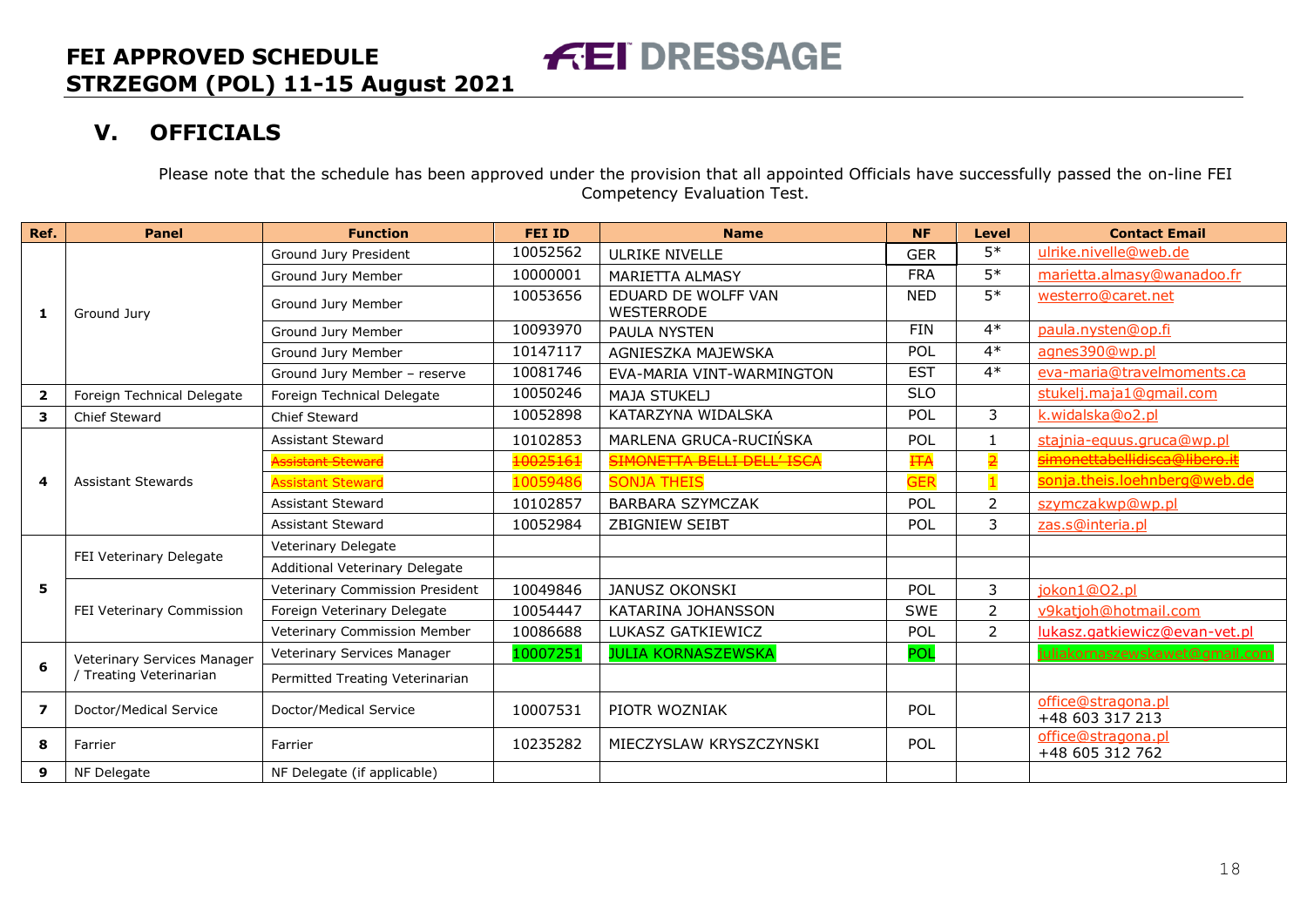# <span id="page-18-0"></span>**VI. INVITATIONS**

| Number of NFs invited:                                  | All European Nfs |
|---------------------------------------------------------|------------------|
| State which NFs are invited:                            | All European Nfs |
| Reserve NFs:                                            | $\cdot$ /.       |
| Total Number of athletes:                               | $\cdot$ /.       |
| Number of home athletes:                                | 4                |
| Number of athletes per NF:                              | 4                |
| Number of horses per athlete:                           | 1                |
| Athletes are invited by the Organiser through their NF. |                  |

One (1) groom per athlete.

Each NF may enter one (1) team of three (3) or four (4) Athletes and Ponies.

Reserve combinations are not allowed.

An NF which cannot send a team may enter one (1) or two (2) individual Athletes with one (1) pony each.

Championships are open to Athletes from the beginning of the year in which they reach the age of 12 years until they end of the year the reach the age of 16 years. Ponies must be at least 6 years old.

The Chefs d'Equipe, the Athletes, grooms and all Teams Members must comply with the instructions of the Technical Delegate, Officials and C.O. people.

The Chefs d'Equipe are responsible for the behaviour of their teams and/or individuals throughout the Event. They and their NF are responsible for any damages that occur during the Event in Showground -Stables and Hotels.

# <span id="page-18-1"></span>**VII. ENTRIES**

- You must use the FEI Entry System for all categories of this Event: [https://entry.fei.org](https://entry.fei.org/)
- You will find additional documentation on: <https://inside.fei.org/fei/your-role/it-services/it-platforms/fei-entry-system>
- All Athletes and Horses participating in any International Competition must be registered with the FEI.
- Athletes and/or Horses present at the Event without having been entered through the FEI's Online Entry System will automatically be disqualified unless compelling circumstances warrant otherwise.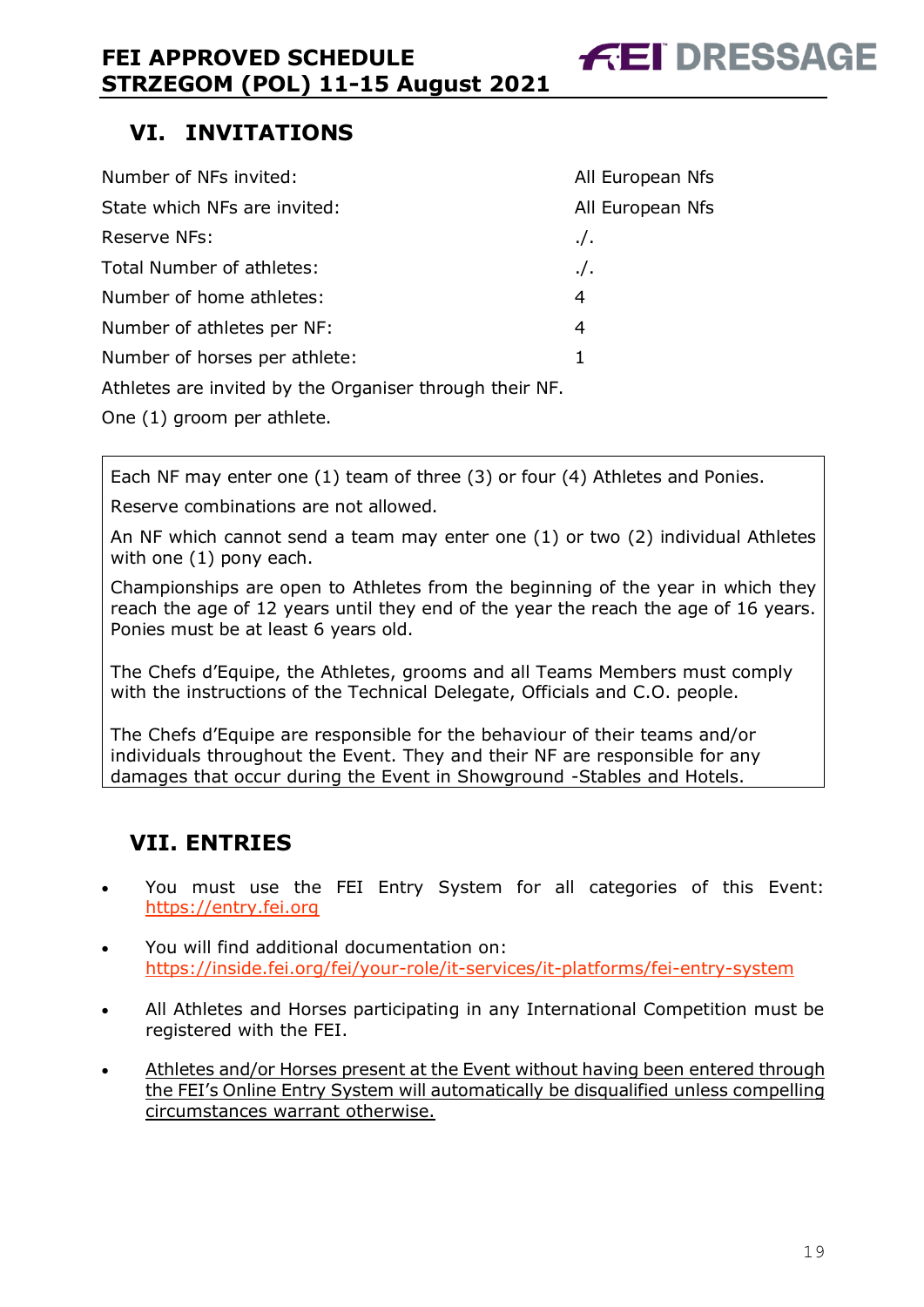#### <span id="page-19-0"></span>**1.ENTRY DATES AND FEES:**

#### **Deadlines for entries**

| Nominated Entries:           | 12/07/2021 |
|------------------------------|------------|
| Definite Entries:            | 06/08/2021 |
| Last date for substitutions: | 10/08/2021 |

Entries have to be in accordance with art 423 of the Dressage Rules and art 116 of the General Regulations.

| <b>Entry fee per horse:</b>          | 540 EUR / VAT Included                   |
|--------------------------------------|------------------------------------------|
| Stabling fee per horse (if any): N/A |                                          |
| Starting fee per horse (if any): N/A |                                          |
| VAT:                                 | 8%                                       |
| Total fee per horse:                 | 605 EUR / VAT included                   |
|                                      | $(540 + 40$ manure disposal + 25 EADCMP) |

#### **Compulsory fees per athlete:**

- Fee for lorry parking if applicable: **100 EUR** per lorry/caravan/horse trailer
- Fee for electric hook-up for lorry: without fee – only for lorry & caravan on paid parking

#### **All aforementioned amounts are including VAT**

#### **Total maximum fee per Athlete: 150 EUR**

Details entry procedure fee / Payment: OC details: LKS STRAGONA, Morawa36, 58-150 Strzegom Payment in EUR: PL 42 1090 2343 0000 0001 0499 6685 Swift codes: WBK PPLPP all Entry Fee have to be payed with Nominated Entries

#### <span id="page-19-1"></span>**2.NO-SHOWS/LATE WITHDRAWALS:**

**NB:** In the case of withdrawals after the date of definite entries or no-shows the athlete or the respective NF will be held liable to reimburse the Organiser for the actual financial loss incurred by the Organiser (i.e. stabling and hotel expenses) as a result of the late withdrawal or no-show.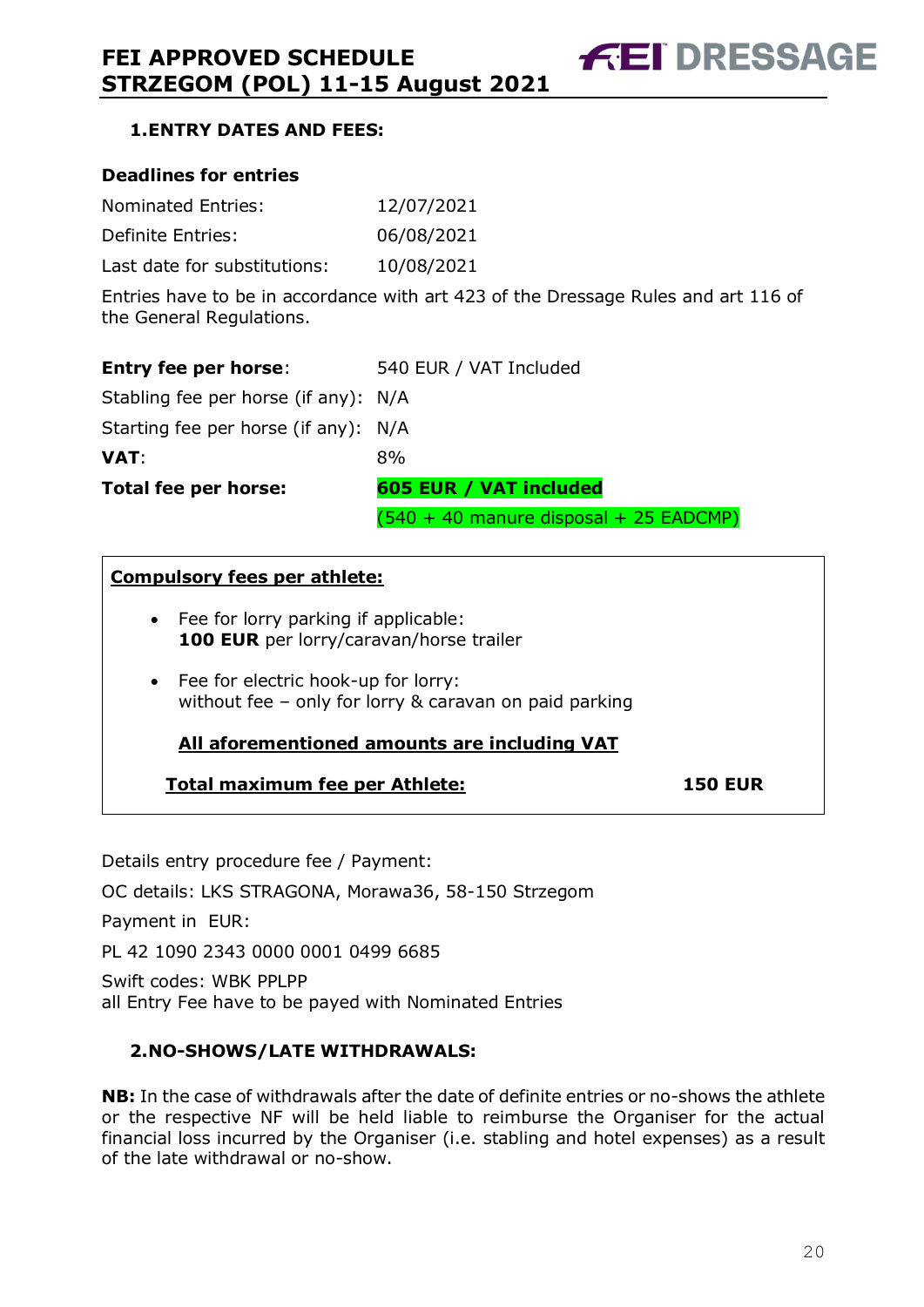In case of withdrawal or no-shows after the date of 22.07.2021: the athlete or the respective NF the athlete will be held liable and have to pay full entry fee. Presentation of a med. or vet. certificate will not exempt from having to charge fees.

#### <span id="page-20-0"></span>**3.ADDITIONAL FEES/CHARGES BY ORGANISING COMMITTEE:**

All other fees must be listed hereunder with the details of the amounts to be charged and approved by the FEI. Only fees approved by the FEI and listed in the approved Schedule can be charged by the Organiser.

EADCMP Fee:

Included in compulsory entry fee  $\boxtimes$  Not included in compulsory entry fee  $\Box$ 

**FEI DRESSAGE** 

Lower Level Events (CIMs) CHF 18 per horse per event (For definition of CIMs see Appendix E of the FEI General Regulations) Higher Level Events CHF 25 per horse per event (All other events not defined as CIM)

Electricity (upon request): 100 EUR per box incl. VAT (8%) only be request before entry closing date Manure disposal: 40 EUR (included in the entry fee) Hay: daily price Straw: daily price /first bedding free of charge Shavings: daily price/first bedding not included in entry fee Health/customs-related documents for Horses, if applicable (only if requested – Athletes my opt out of this fee only if their horses do not need such documents) – 25 EUR per horse Tack box: 150 EUR can only be provided if will booked before 12/07/2021

#### **All aforementioned amounts are including VAT**

VAT Number of the Organiser: PL 884-22-76-847

#### <span id="page-20-1"></span>**4. DEGREE OF DIFFICULTY – FLOORPLAN GRAND PRIX FREESTYLE**

 $\Box$  DoD will be used.  $\Box$  DoD will not be used.  $\boxtimes$  Not Applicable. Athletes are required to login using their own credentials on to [http://dressagefreestyle.fei.org](http://dressagefreestyle.fei.org/) to create or assign their Grand Prix Freestyle floorplan at the latest 2 hours prior to:

 $\Box$  the horse inspection.

 $\Box$  the draw of the Grand Prix.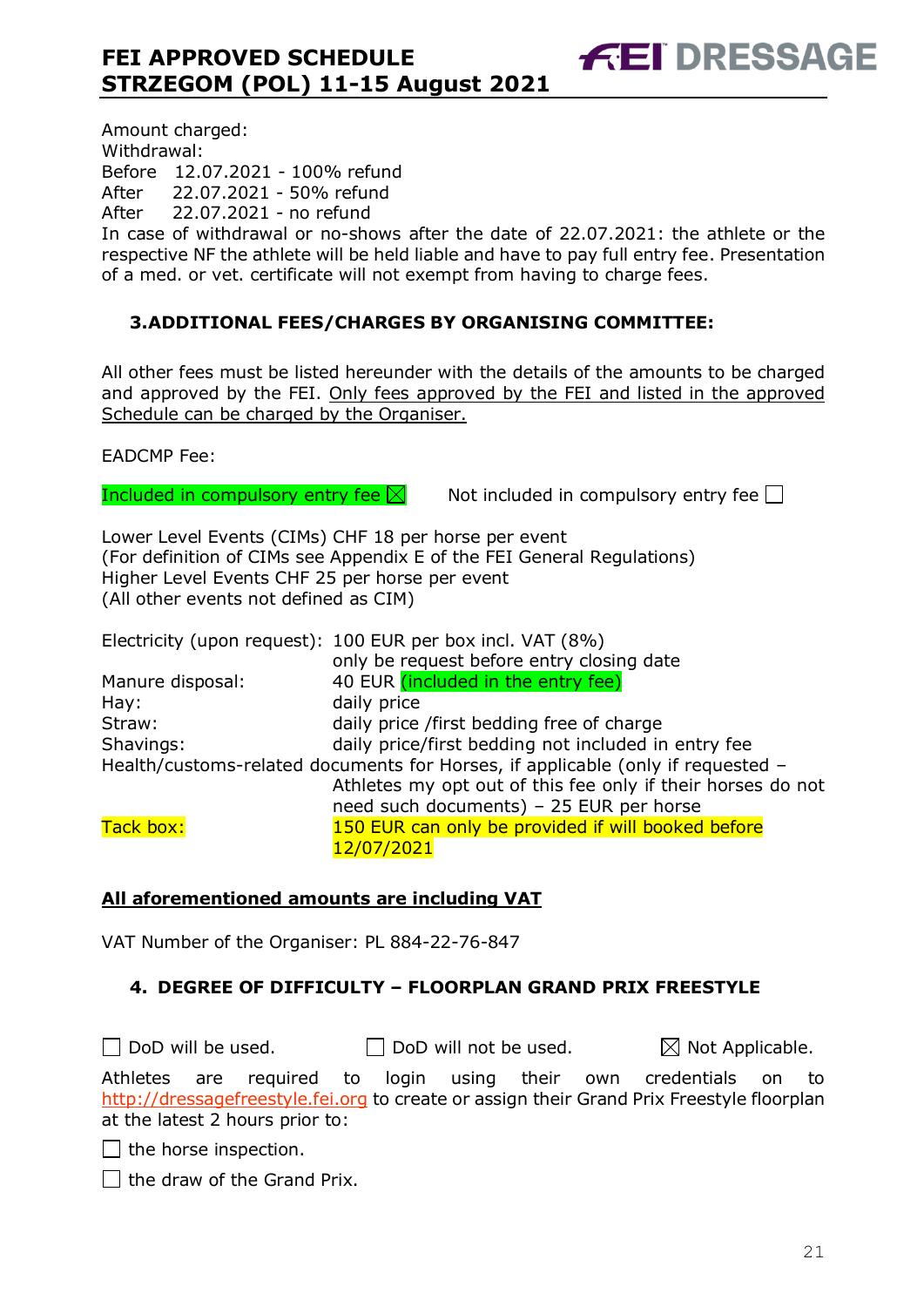# <span id="page-21-0"></span>**VIII. TIMETABLE**

#### **Competitions must not start before 08:00 and must not finish after 23:00 unless prior approval is granted by the FEI.**

**The current edition of Dressage Tests at the date of the show will be used and all tests must be ridden from memory.** <https://inside.fei.org/fei/your-role/organisers/dressage/tests>

|                                                | Day                                                        | <b>Date</b> | <b>Time</b>  |
|------------------------------------------------|------------------------------------------------------------|-------------|--------------|
|                                                |                                                            |             |              |
| • First arrival to the stable*                 | Monday                                                     | 09/08/2021  | 8.00-15.00   |
| • Opening of stables                           | Monday                                                     | 09/08/2021  | 8.00         |
| • Chef's d'Equipe Meeting (if applicable)      | Monday                                                     | 09/08/2021  | 18.30        |
| • Pony Measurement                             | Tuesday                                                    | 10/08/2021  | $8:00-10.00$ |
| • Horse Inspection                             | Tuesday                                                    | 10/08/2021  | 10.00-11.30  |
| . Horse Inspection for the Pony Freestyle test | Saturday                                                   | 14/08/2021  | 19.00        |
| • Official Training                            | Tuesday                                                    | 10/08/2021  | 12.00-16.00  |
| • Opening Ceremony & The Nations Evening       | Tuesday                                                    | 10/08/2021  | 19.00        |
| • Declaration of Starters                      | Not later than one (1) hour after the horse<br>inspection. |             |              |
| • Draw:                                        |                                                            |             |              |
| Pony Riders Team test                          | Tuesday                                                    | 10/08/2021  | 16.30        |
| Pony Riders Individual test                    | Thursday                                                   | 12/08/2021  | 16.30        |
| Pony Riders Freestyle test                     | Saturday                                                   | 14/08/2021  | 14.00        |

\* REGARDING FEI RULES FOR EHV1 THERE IS NOT POSSIBILITY TO ARRIVE AT OTHER TIME

| <b>Competitions CH-EU-P-D:</b> | Day                                           | <b>Date</b> | <b>Time</b>        | <b>Prize Money</b> |
|--------------------------------|-----------------------------------------------|-------------|--------------------|--------------------|
| 01 Pony Team - Part 1          | Wednesday                                     | 11/08/2021  | 10:00-16:00        |                    |
| 01 Pony Team - Part 2          | Thursday                                      | 12/08/2021  | 10:00-16:00        |                    |
| 02 Pony Individual - Part 1    | Fridav                                        | 13/08/2021  | $10:00 - 16:30$    |                    |
| 02 Pony Individual - Part 2    | Saturday                                      | 14/08/2021  | 09:00-13:30        |                    |
| 03 Pony Freestyle Freestyle    | Sunday                                        | 15/08/2021  | $\mid$ 09:00-12:00 |                    |
| <b>Prizes in Kind</b>          | FEI medals, trophies and other prizes in kind |             |                    |                    |

#### **GENERAL CLASSIFICATION AT THE END OF THE COMPETITIONS:**

| Leading athlete award - | N/A |
|-------------------------|-----|
| Best foreign athlete -  | N/A |
| Best home athlete -     | N/A |
| Team awards -           | N/A |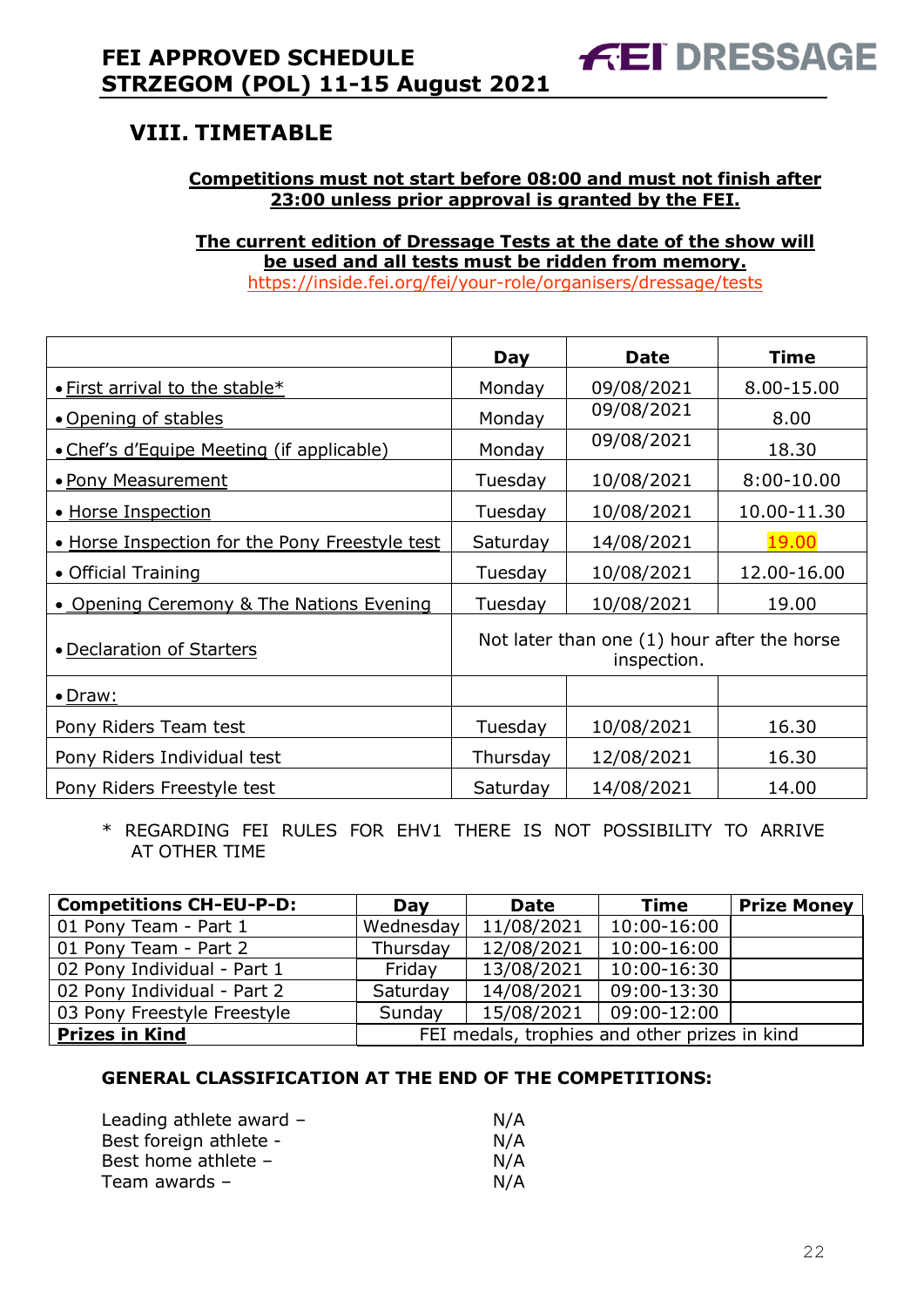## <span id="page-22-0"></span>**IX. COMPETITIONS DETAIL**

#### **FIRST DAY: Wednesday DATE: 11/08/2021**

**COMPETITION No 1 - Pony Riders Team Competition Part 1**

Test: Pony Team Number of horses per athlete: 1 Draw/Art: 425.10

Open to: compulsory for all athletes entered

\* \* \* \* \* \* \* \* \* \*

### **SECOND DAY: Thursday DATE: 12/08/2021**

#### **COMPETITION No 1 - Pony Riders Team - Part 2**

| Test:                           | Pony Team                                                                                                                                                                                                                                                                                                          |
|---------------------------------|--------------------------------------------------------------------------------------------------------------------------------------------------------------------------------------------------------------------------------------------------------------------------------------------------------------------|
| Number of horses per athlete: 1 |                                                                                                                                                                                                                                                                                                                    |
| Open to:                        | compulsory for all athletes entered                                                                                                                                                                                                                                                                                |
| Draw/Art:                       | 425.10                                                                                                                                                                                                                                                                                                             |
| Classification:                 | According to Art 434, the winning team (three best<br>Athletes) is the one with the next highest total, and so                                                                                                                                                                                                     |
|                                 | on.                                                                                                                                                                                                                                                                                                                |
| Ties:                           | If two or more teams gain the same number<br>of percentages for the first or second place, the<br>winning team is the one whose third classified athlete<br>has the best result. In case of equality of percentages<br>for third place (bronze medal). For further places the<br>teams are given the same placing. |

#### **FEI Dressage European Pony Team Championship**

FEI Gold Medals to the athletes of the Winning Team FEI Silver Medals to the athletes of the 2nd placed Team FEI Bronze Medals to the athletes of the 3rd placed Team

\* \* \* \* \* \* \* \* \* \*

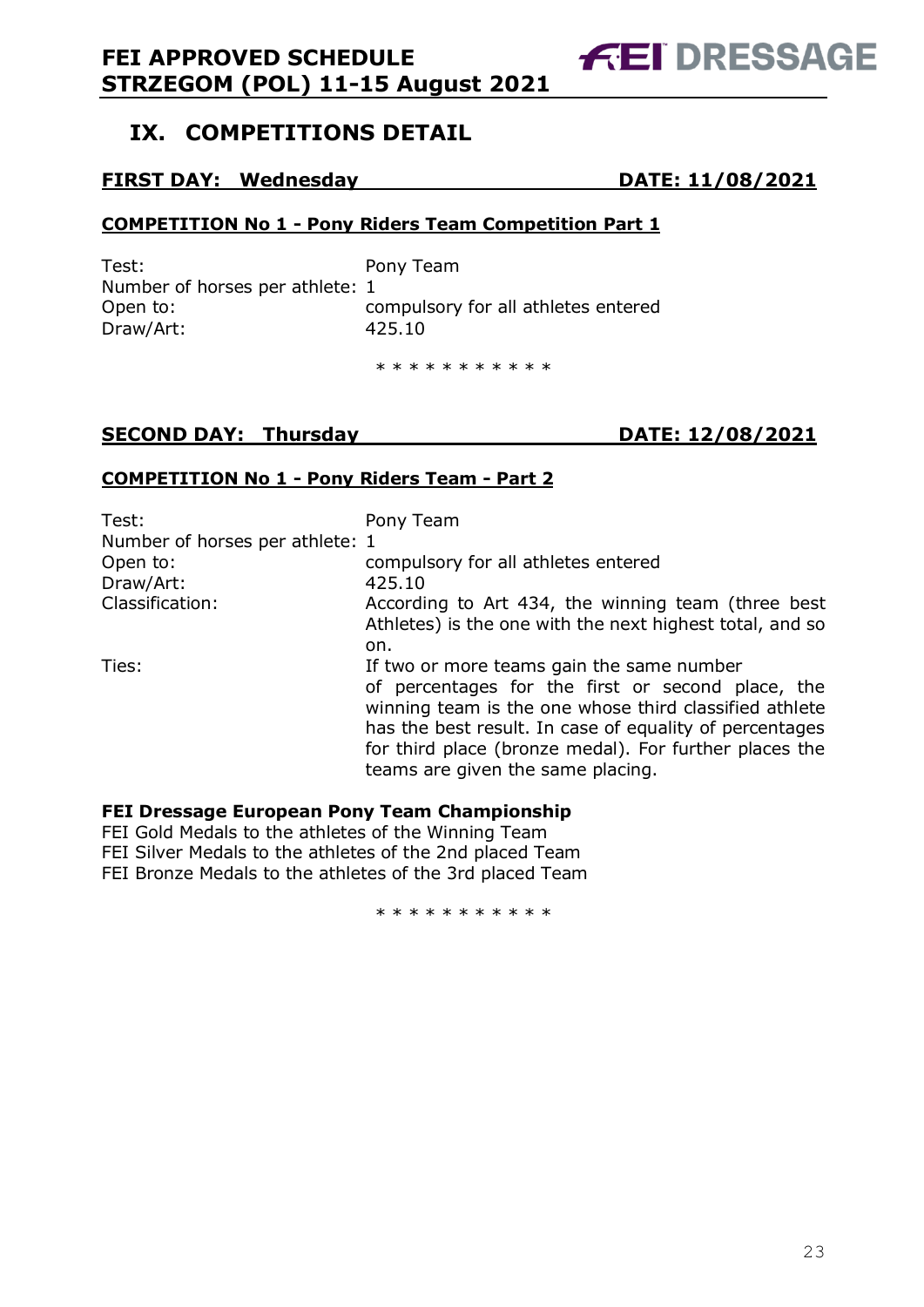**FEI DRESSAGE** 

#### **THIRD DAY: Friday DATE: 13/08/2021**

#### **COMPETITION No 2 - Pony Riders Individual - Part 1**

Test: Pony Team Number of horses per athlete: 1

Open to: compulsory for all athletes who completed the Pony Team competition. Draw/Art: 425.10

#### **FOURTH DAY: Saturday DATE: 14/08/2021**

#### **COMPETITION No 2 - Pony Riders Individual - Part 2**

Test: Pony Team Number of horses per athlete: 1 Open to: compulsory for all athletes who completed the Pony Team competition. Draw/Art: 425.10

#### **FEI Dressage European Pony Individual Championship**

FEI Gold Medals to the Winning Athlete FEI Silver Medals to the 2nd placed Athlete FEI Bronze Medals to the 3rd placed Athlete

#### **FOURTH DAY: Sunday DATE: 15/08/2021**

#### **COMPETITION No 3 - Pony Riders Freestyle**

| Test:<br>Number of horses per athlete: 1 | Pony Freestyle                                                                                                                                                                                        |
|------------------------------------------|-------------------------------------------------------------------------------------------------------------------------------------------------------------------------------------------------------|
| Open to:                                 | compulsory for the best 18 athletes from the Pony<br>Individual Test (Comp. No. 02) including those who tie<br>for the 18 <sup>th</sup> place. Only the 3 best athletes per nation<br>may participate |
| Draw/Art:                                | 425.5                                                                                                                                                                                                 |

#### **FEI Dressage European Pony Freestyle Championship**

FEI Gold Medals to the Winning Athlete

FEI Silver Medals to the 2nd placed Athlete

FEI Bronze Medals to the 3rd placed Athlete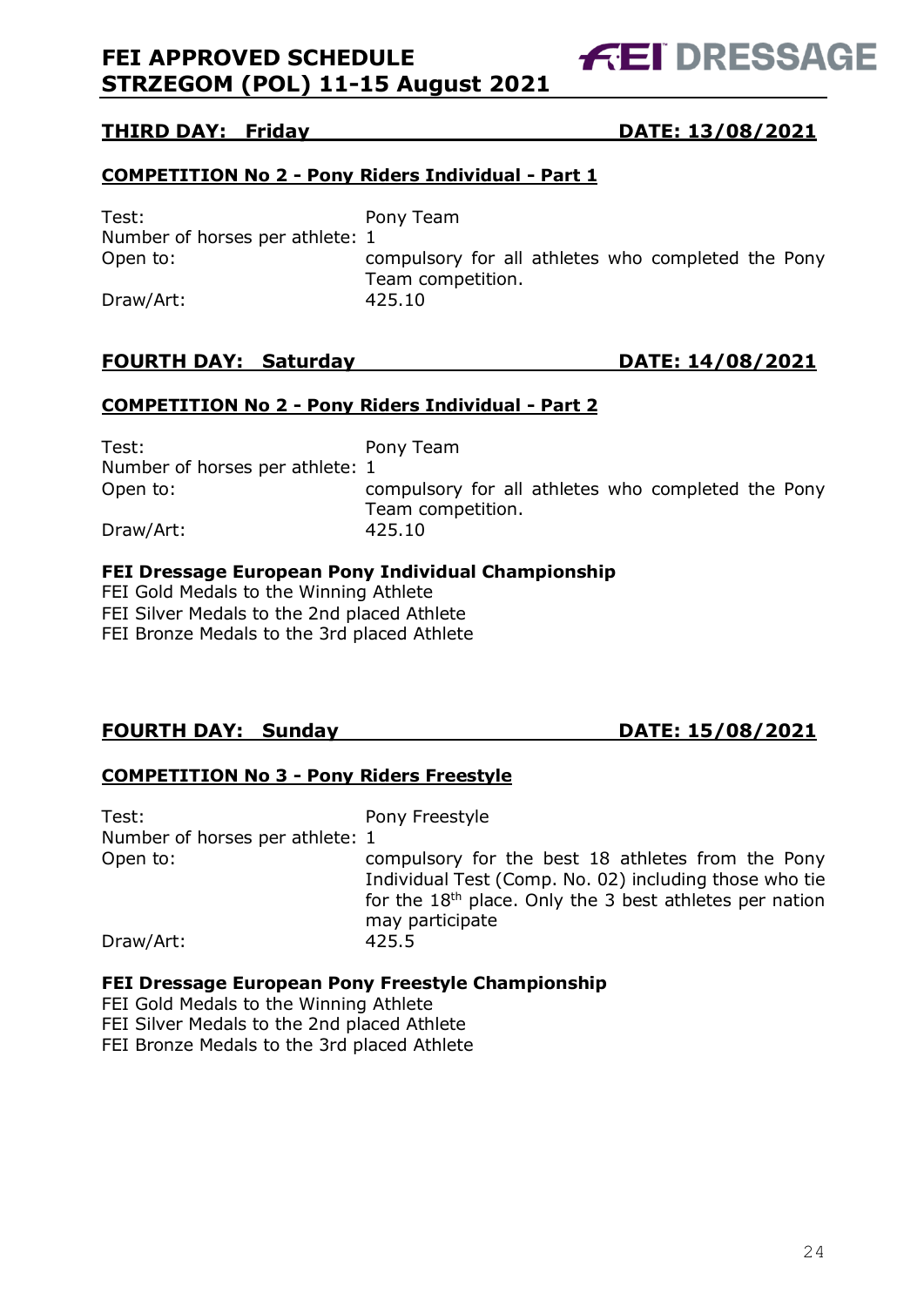**FEI DRESSAGE** 

# <span id="page-24-0"></span>**X. FACILITIES OFFERED**

### <span id="page-24-1"></span>**1.ATHLETES**

#### **Accommodation.**

Hotel: List of hotels available at www.booking.com

At the expense of: The Organiser  $\Box$  or the Athlete  $\boxtimes$ 

#### **Meals.**

At the expense of: The Organiser  $\boxtimes$  or the Athlete  $\Box$ The OC will provide Lunch for all Athletes and Chefs d'Equipes, in the Restaurant on Main Arena from 11/08/2021 to 15/08/2021 at OC expense.

#### <span id="page-24-2"></span>**2.GROOMS**

#### **Accommodation.**

Requests for accommodation must be sent with entries.

At the expense of: The Organiser  $\Box$  or the Athlete  $\boxtimes$ 

#### **Meals.**

At the expense of: The Organiser  $\square$  or the Athlete  $\boxtimes$ 

**N.B.** Organiser's must provide proper sanitary conditions. The showering facilities should be sufficient for both male and female grooms with hot and cold water. Shower facilities as well as restrooms should at all times be in a state of cleanliness.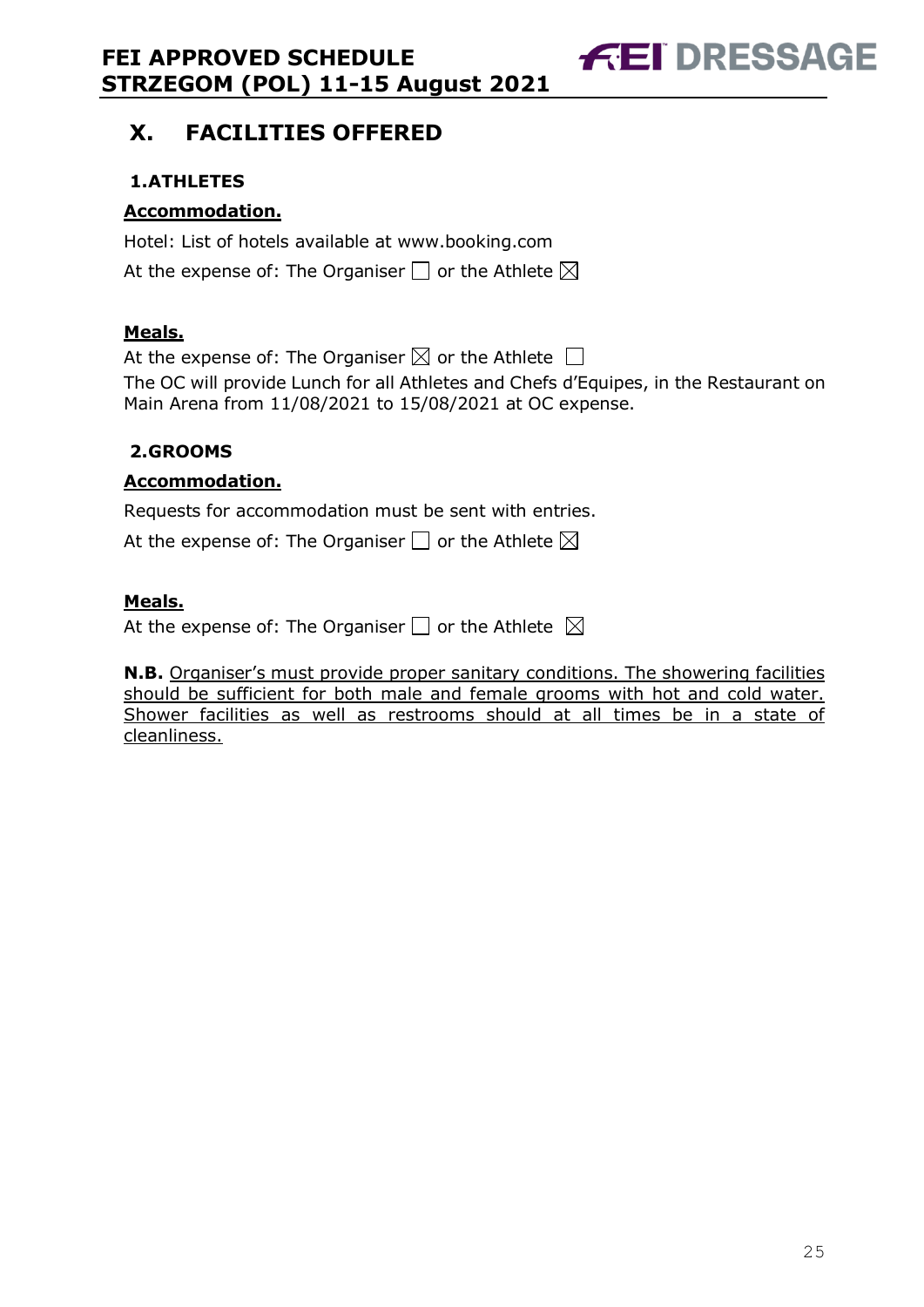**FEI DRESSAGE** 

#### <span id="page-25-1"></span><span id="page-25-0"></span>**1.DRAW**

Location of the draw: Arena A.

#### <span id="page-25-2"></span>**2.COMPETITION ARENA(S)**

| Total dimensions: | 90m x 60m (Competition arena - dimensions: $20 \times 60$ m) |
|-------------------|--------------------------------------------------------------|
| Type of Footing:  | All Weather servise - Reitboden Vornbrock                    |

#### <span id="page-25-3"></span>**3.PRACTICE ARENA(S)**

| Total dimensions: | 65m x 25m (Competition arena - dimensions: $20 \times 60$ m) |
|-------------------|--------------------------------------------------------------|
| Type of Footing:  | All Weather servise - Reitboden Vornbrock                    |

#### <span id="page-25-4"></span>**4.STABLES**

Size of boxes:  $3 \text{ m} \times 3 \text{ m}$  (minimum  $3 \text{ m} \times 3 \text{ m} + 20 \% 3 \text{ m} \times 4 \text{ m}$ )

#### <span id="page-25-5"></span>**5.PAPERLESS JUDGING**

It is compulsory to have a certified software/solution in order to offer Paperless Judging at FEI Dressage Events.

Will you use a FEI Certified Paperless Judging Software/Solution to manage judging at your Event? (The list of certified Service Providers is available here: [https://inside.fei.org/fei/your-role/it-services/it-providers/list\)](https://inside.fei.org/fei/your-role/it-services/it-providers/list)

No  $\boxtimes$ 

#### <span id="page-25-6"></span>**6.SCORING PROVIDER / TIMING PROVIDER**

Will you use a FEI Certified Service Provider to manage the scoring and timing at your Event? (The list of certified Service Providers is available here: [https://inside.fei.org/fei/your-role/it-services/it-providers/list\)](https://inside.fei.org/fei/your-role/it-services/it-providers/list)

No  $\boxtimes$ 

Name of Company: HTE - JACEK RYCZYWOLSKI

Contact person at Event:

Name: Jacek Ryczywolski

FEI ID number: 10109685

Contact email: hte.event@gmail.com

The FEI may require to be provided with real time results data feed of your Events according to FEI requirements; in this case you and your provider will be informed accordingly.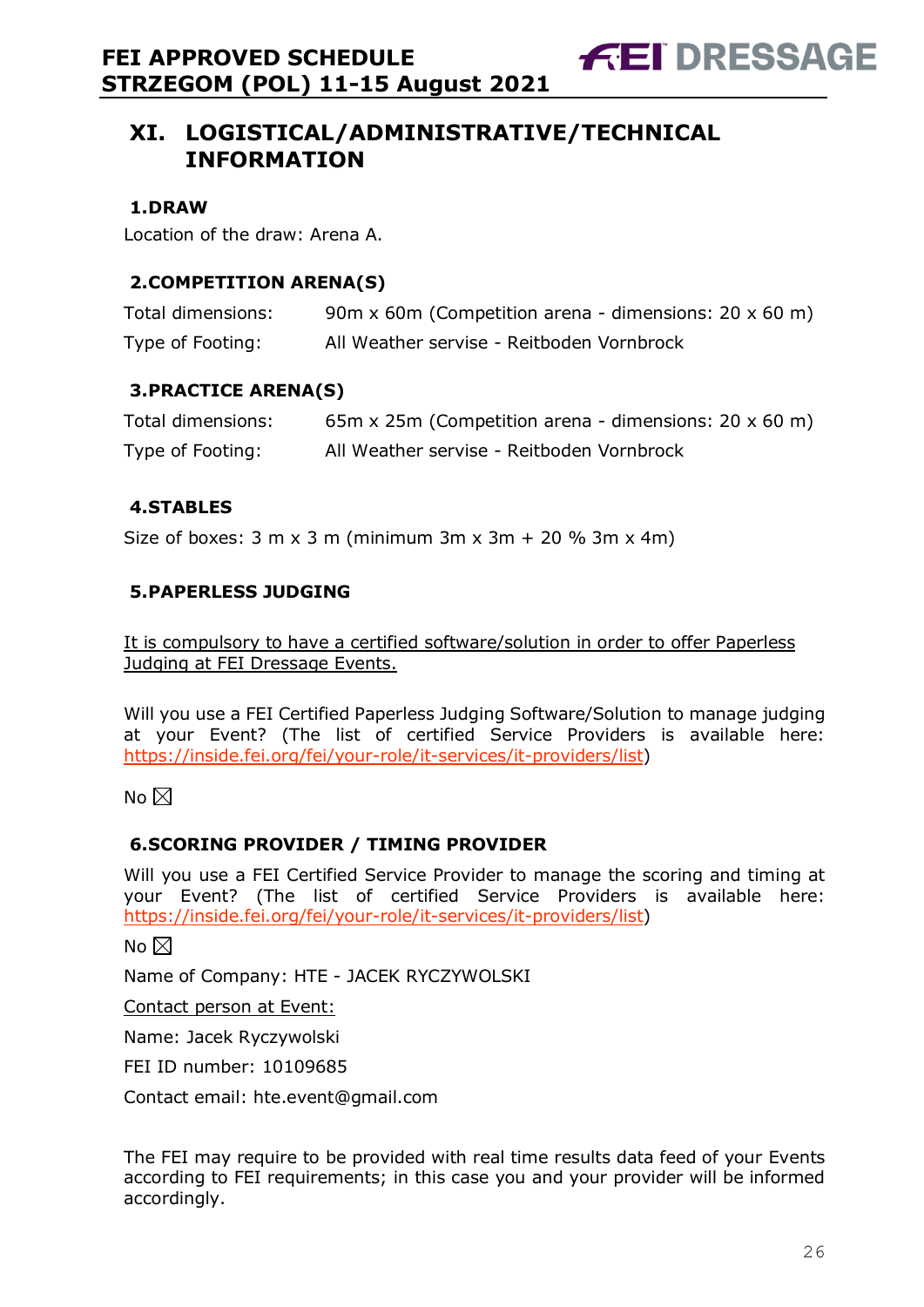<span id="page-26-0"></span>**7.AVERAGE SCORE / OPEN SCORING**

Average Score and Open Scoring: Yes  $\boxtimes$  No  $\Box$ 

### <span id="page-26-1"></span>**8.OTHER TECHNOLOGY/SERVICE PROVIDER(S)**

Will you use other technology/service provider(s) at your Event? No  $\boxtimes$ 

#### <span id="page-26-2"></span>**9.PRIZE GIVING CEREMONY**

The number of athletes required to present themselves for the prize giving ceremony of each competition is 3 Teams & 12 Individuals

**FEI DRESSAGE** 

All prize giving ceremonies must strictly follow the **Covid-19 guidelines for Prize giving protocols and media activities.**

#### <span id="page-26-3"></span>**10. ADVERTISING ON ATHLETES AND HORSES**

The athletes are authorised to carry the logo of their personal sponsor. The Chief Steward will check that the advertising and publicity on athletes and horses complies with Article 135 of the General Regulations.

#### <span id="page-26-4"></span>**11. TICKETING**

Are you selling ticket for spectator to attend your event: Yes  $\Box$  No  $\boxtimes$ 

#### <span id="page-26-5"></span>**12. BETTING**

Betting will be authorised by the Organiser. Yes  $\Box$  No  $\boxtimes$ 

#### <span id="page-26-6"></span>**13. TRANSPORT REIMBURSMENT HORSES / PONIES**

Transport expenses to be paid by:

The Organiser  $\Box$  at entries ber km or the Athlete  $\boxtimes$ 

#### <span id="page-26-7"></span>**14. WELCOME**

The time and date of arrival of athletes, horses and their means of transport must be given to the Organiser in order to facilitate them on arrival.

#### <span id="page-26-8"></span>**15. LOCAL TRANSPORTATION - ARRANGEMENTS FROM HOTEL TO SHOWGROUNDS**

Walking distance  $\boxtimes$ 

Organiser Shuttle Service  $\Box$ 

Public Transport  $\Box$  to be paid by the Organiser  $\Box$  or the Athlete  $\boxtimes$ 

If paid by Athlete approximate cost per round trip:

Taxi:  $\Box$  to be paid by the Organiser  $\Box$  or the Athlete  $\boxtimes$ .

If paid by Athlete approximate cost per round trip:

Other: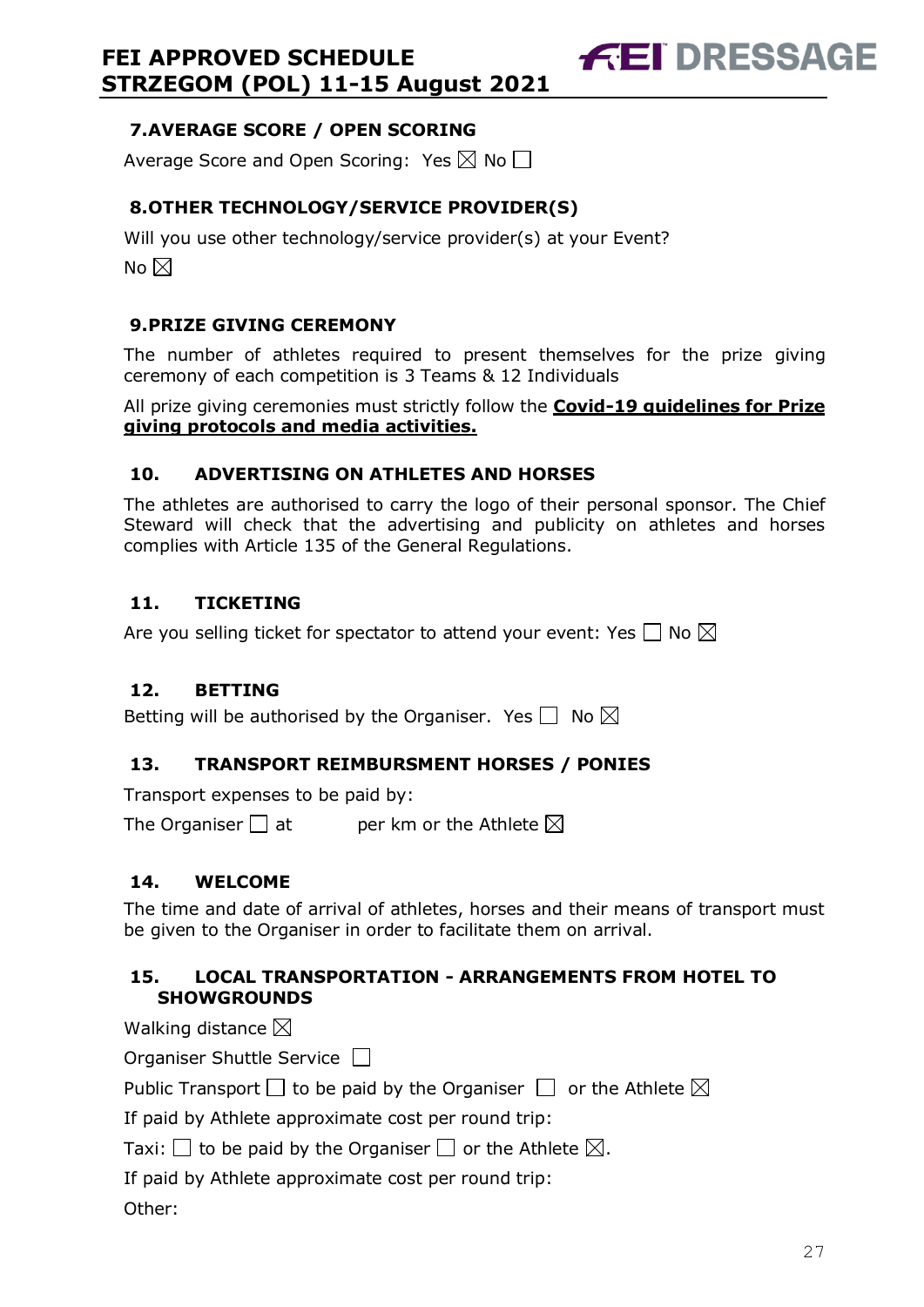#### <span id="page-27-0"></span>**16. ENTRY RIGHT TO SHOWGROUNDS/ACCREDITED PERSONS**

Entry right to the stable area acc. to FEI Veterinary Regulations Art. 1008-1009.

**FEI DRESSAGE** 

#### NUMBER ACCREDITED PERSONS:

| Athlete:     |                                                       |
|--------------|-------------------------------------------------------|
| Partner:     |                                                       |
| Groom:       |                                                       |
| Horse Owner: | two (2) accreditations per horse acc. to FEI Passport |
| Other:       | Chef's d'Equipe - 1; Team Vet - 1                     |

#### <span id="page-27-1"></span>**17. SUSTAINABILITY**

Please consider the environment when organising an FEI Event. Please find useful information on FEI Sustainability here: <http://inside.fei.org/fei/your-role/organisers/handbook>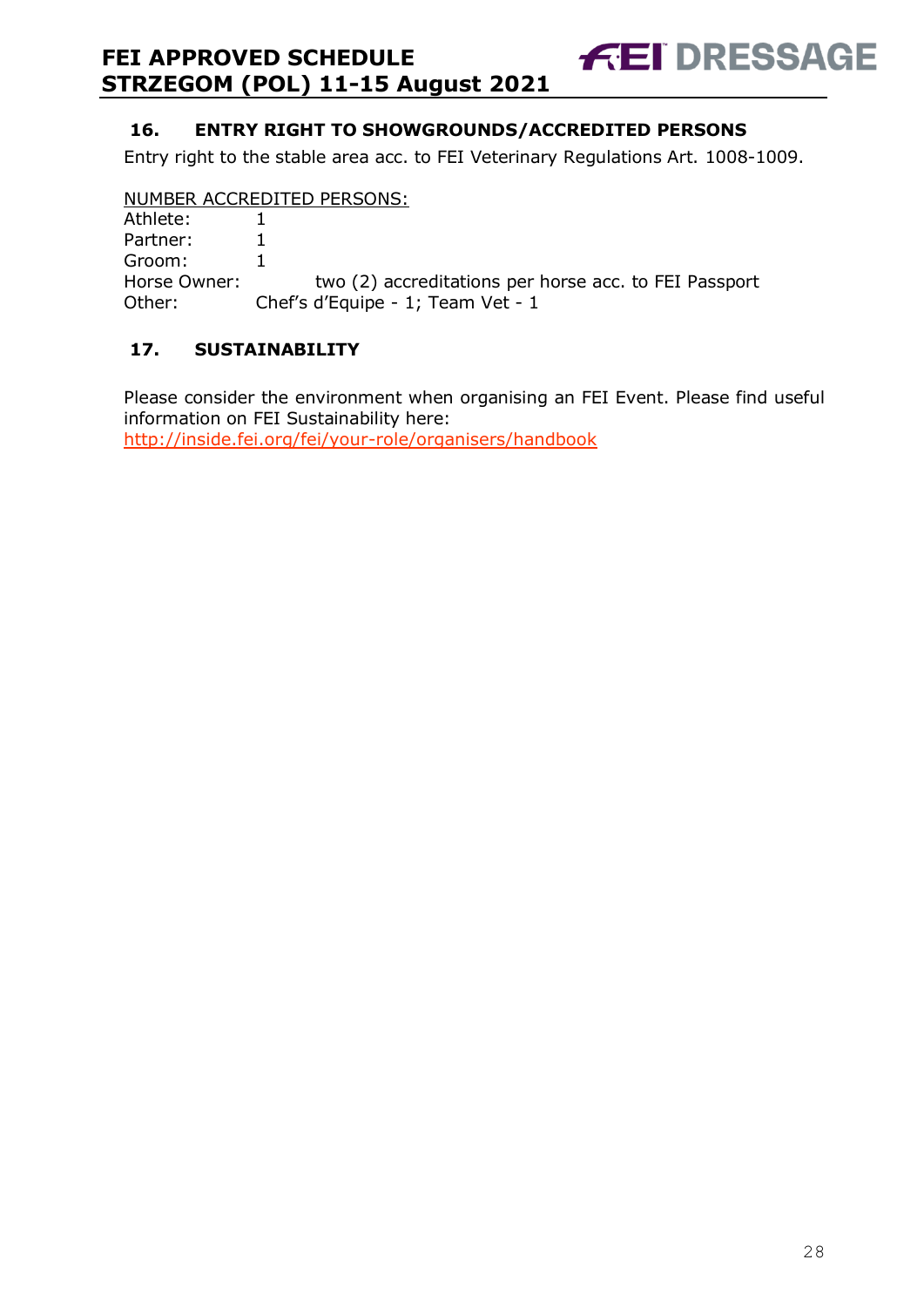# <span id="page-28-0"></span>**XII. VETERINARY MATTERS**

#### <span id="page-28-1"></span>**1.CUSTOMS FORMALITIES**

No custom formalities for EU based horses. If you come from outside of EU please contact your local authority.

#### <span id="page-28-2"></span>**2.HEALTH REQUIREMENTS**

#### **GENERAL**

In accordance with the FEI Code of Conduct for the Welfare of the Horse it is imperative that all Horses at FEI Events are physically fit and free from infectious disease before being allowed to compete.

#### **ENTRY OF HORSES**

Required health tests and vaccinations: N/A Quarantine period: N/A Specimen Import Licence applied: N/A

#### <span id="page-28-3"></span>**3.NATIONAL REQUIREMENTS**

N/A

#### <span id="page-28-4"></span>**4.PONIES**

FEI Veterinary Regulations, Chapter IX and Annex IX: For all Pony Events, Ponies must be available for Pony Measurement if requested by the FEI.

#### <span id="page-28-5"></span>**5.INJURY SURVEILLANCE**

FEI Veterinary Regulations, Chapter VIII: Horses participating in FEI Events are subject to injury surveillance protocols; and in the event of fatality, a post mortem examination.

#### <span id="page-28-6"></span>**6.TRANSPORT OF HORSES**

Horses must be fit to travel and be transported in suitable vehicles. Any government requirements for disease testing and control must be requested well in advance, to ensure that the horse is in compliance by the time of arrival at the border of the country where the Event is taking place. Athletes, or their representatives, have the responsibility to comply with national legislation in both their country of origin and the host nation of the Event. Where necessary athletes must contact local government authorities or veterinary advisors for information regarding animal health requirements and transport legislation. Within the European Union (EU), this includes EU Council Regulation (EC) No 1/2005 concerning the protection of animals during transport within the Member States of the EU.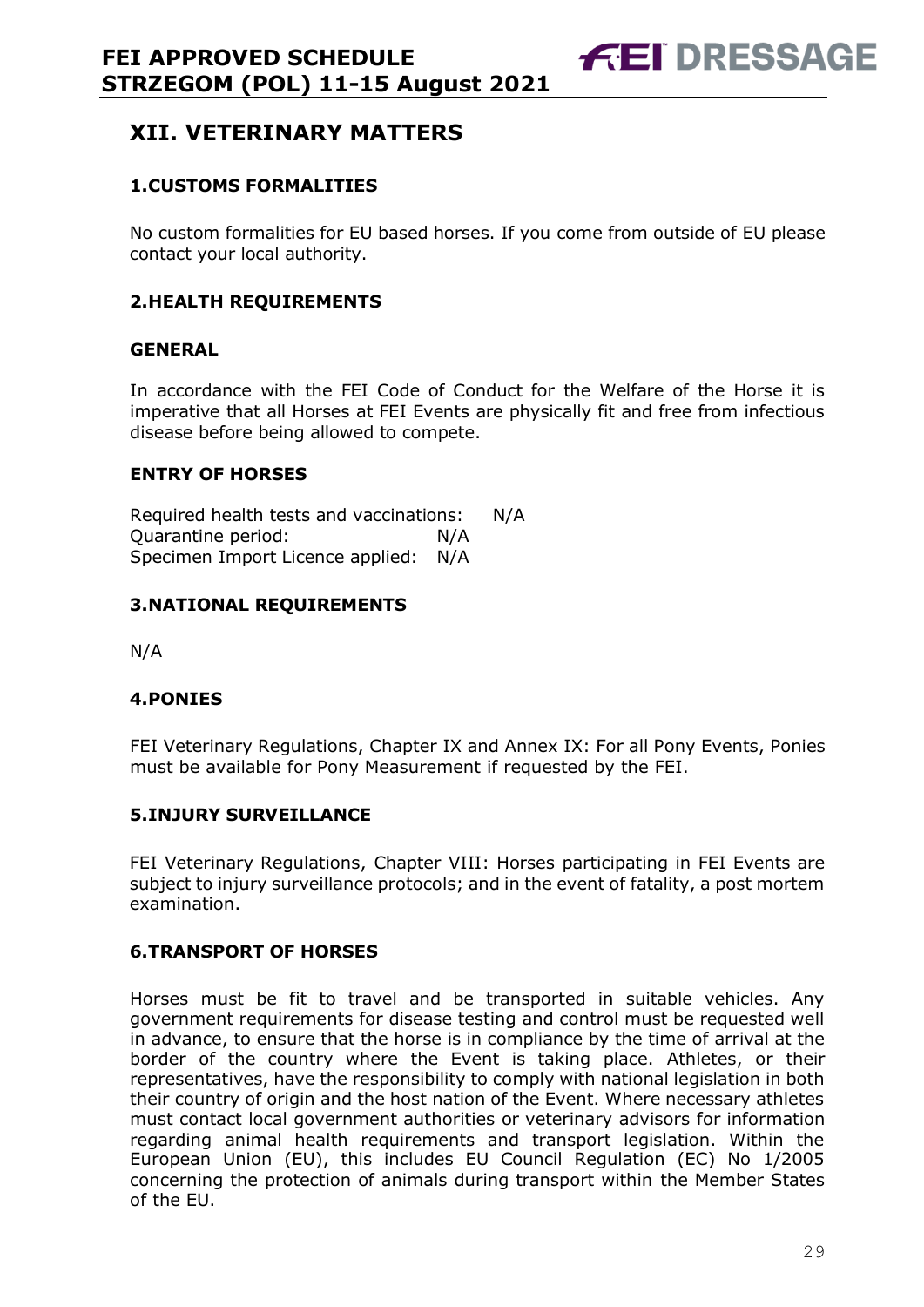#### <span id="page-29-0"></span>**7.VENUE ARRIVAL INFORMATION & FITNESS TO COMPETE**

#### **7.1 PASSPORTS. FEI General Regulations Article 137**

#### **For all issues relating to FEI Horse Passports/FEI Recognition Cards please contact your National Federation.**

All Horses competing at FEI Events must be registered with the FEI.

FEI Passports or FEI Recognition Cards (for those Horses with a national passport approved by the FEI) are compulsory for FEI Events.

NB: Horses entered in CIMs in their country of residence are not required to have an FEI Passport or FEI Recognition Card but must be properly registered with the FEI and identifiable (GRs 137.2).

Athletes who do not present a Horse's Passport and/or Recognition Card, or one that is not correctly validated or fail to meet other passport requirements will be **subject to Sanctions in accordance with Annex VI of the FEI Veterinary Regulations** and may not be allowed to compete.

**NB** for Horses permanently resident in a Member State of the European Union: all Horses must have a national EU passport in compliance with EU Regulations to which a FEI Recognition card is applied. The exception to this being Horses in possession of an FEI passport which has been continually revalidated without interruption.

#### **7.2 VACCINATIONS - EQUINE INFLUENZA. FEI Veterinary Regulations Article 1003**

Horses competing at FEI Events must comply with the requirements for Equine Influenza vaccination in accordance with the Veterinary Regulations and as summarised below.

| <b>VACCINATION</b>    | <b>PROTOCOL</b>                        | <b>ELIGIBILITY TO ENTER</b><br><b>VENUE</b>   |  |
|-----------------------|----------------------------------------|-----------------------------------------------|--|
| <b>Primary Course</b> | 1 <sup>st</sup> Vaccination: day 0     | May compete 7 days after the                  |  |
|                       | 2 <sup>nd</sup> Vaccination: day 21-92 | 2 <sup>nd</sup> Vaccination                   |  |
| <b>First Booster</b>  | Within 7 months of the $2^{nd}$        | May compete for 6 months +21                  |  |
|                       | vaccination of the<br>Primary          | days after the 2 <sup>nd</sup> vaccination of |  |
|                       | Course                                 | the Primary Course                            |  |
|                       |                                        | Must not compete in the 7 days                |  |
|                       |                                        | after receiving a vaccination                 |  |
|                       |                                        |                                               |  |
| <b>Boosters</b>       | <b>MINIMUM:</b> within one year of     | Must have been vaccinated                     |  |
|                       | previous booster vaccination           | within 6 months $+21$ days                    |  |
|                       | IF COMPETING: must be in               | before arriving at the Event                  |  |
|                       | the 6 months $+21$ days of the         | Must not compete in the 7 days                |  |
|                       | booster previous vaccination           | after receiving a vaccination                 |  |

All FEI registered Horses intending to compete at FEI Events (including CIMs) must be vaccinated against Equine Influenza in accordance with these VRs. The exception being if the applicable domestic legislation prevents the use of Equine Influenza vaccines within the relevant territory.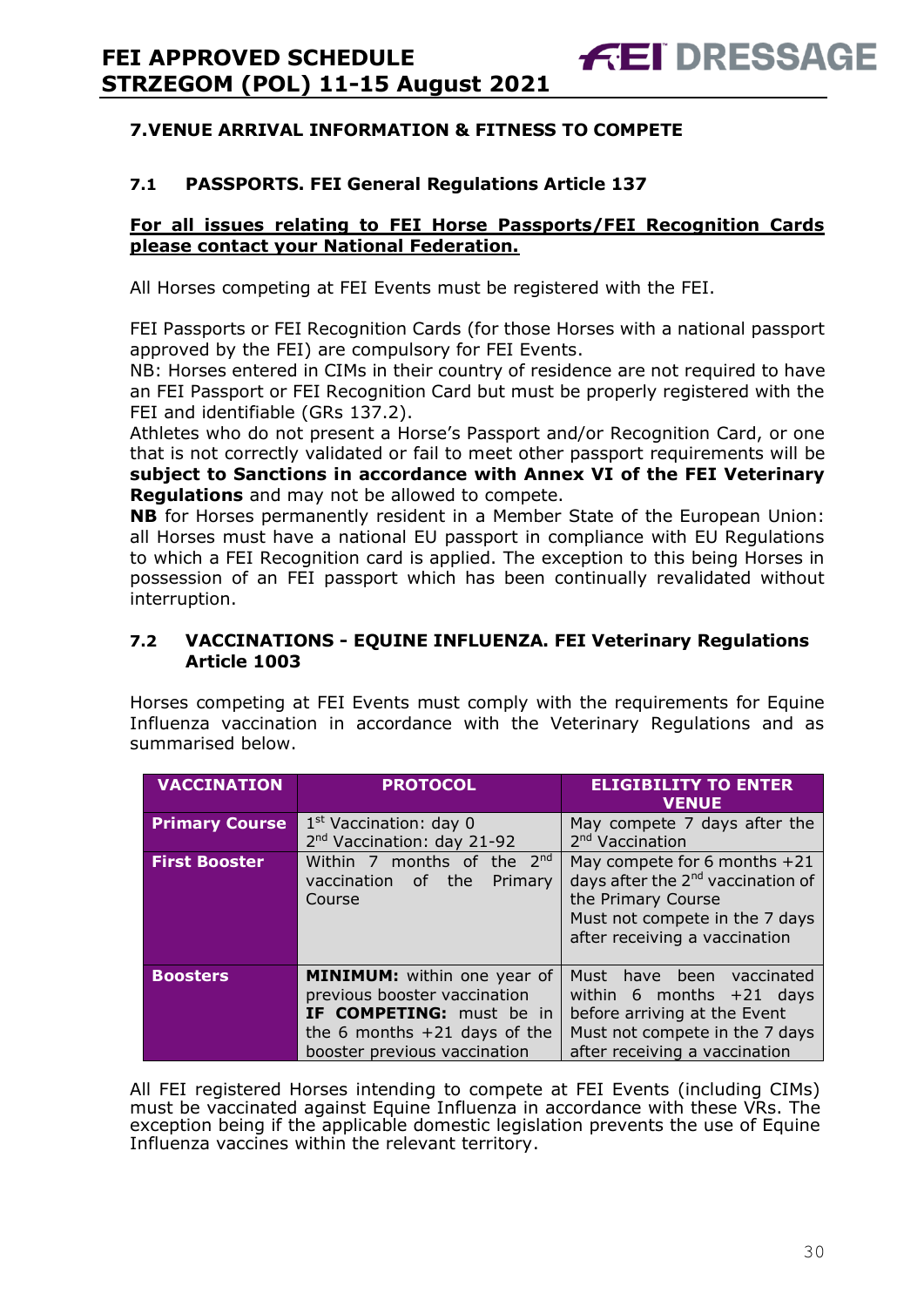**FEI DRESSAGE** 

On arrival at an Event venue, all Horses must undergo an examination by a veterinarian to confirm their identification from their passport and micro-chip ID (where present), their vaccination status and general health. To protect all horses attending events, any Horse with a questionable health status concerning vaccination, disease or other concerns, must be stabled within the isolation facilities provided by the Organising Committee pending a decision on entering the venue.

#### **7.4 HORSE INSPECTIONS. FEI Veterinary Regulations Articles 1034- 1042**

All Horses will be assessed for their fitness to compete during the Horse Inspection. Any Horse demonstrating questionable fitness may be referred to the Holding Box for further veterinary examination. Horses not deemed fit to compete by the Inspection Panel will not be permitted to compete.

#### **7.5 LIMB SENSITIVITY EXAMINATION. FEI Veterinary Regulations Articles 1048-1053**

All Horses are subject to examination under the protocol for abnormal limb sensitivity throughout the period of an Event. For Jumping that includes, but is not limited to, between rounds and before the Jump Off. For Endurance that includes, but is not limited to, pre-ride, during the ride and after the ride. Horses may be examined once or on multiple occasions during the Period of an Event. Horses may be selected for examination under the protocol randomly or they may be targeted. All Horses selected to be tested must submit promptly to the examination or are subject to immediate disqualification. There is no obligation to examine any specific number of Horses at an Event.

#### <span id="page-30-0"></span>**8. EQUINE ANTI-DOPING AND CONTROLLED MEDICATION PROGRAMME (EADCMP). FEI Regulations, Chapter VII**

#### **8.1 SAMPLING. FEI Veterinary Regulations Chapter VII**

All horses competing at FEI Events may be subject to sampling for the presence of Prohibited Substances in accordance with the Anti-Doping and Controlled Medication Regulations (EADCMRs). Horses may be selected for sampling in accordance with obligatory testing, targeted or random sampling procedures. Refer to FEI Financial Charges for details of fees relating to Equine and Human Anti-Doping program (EADCMP), which OCs/NFs have the right to charge to the athlete (applicable for all FEI events worldwide).

#### **8.2 ELECTIVE TESTING. FEI Veterinary Regulations Article 1058**

Elective Testing may be carried out prior to an Event to check for the presence of Prohibited Substances. Please refer to https://inside.fei.org/fei/cleansport/horses for information and details.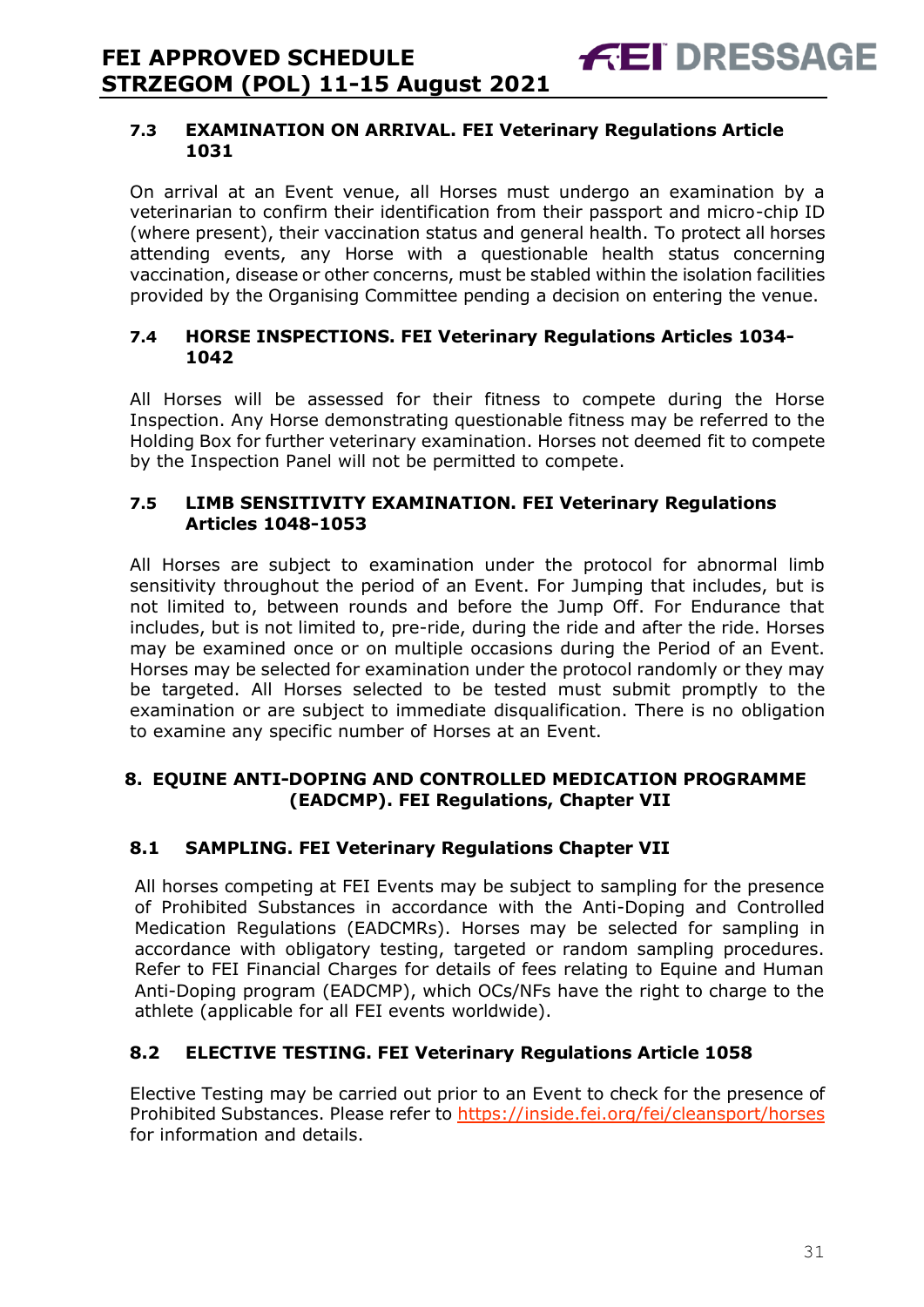<span id="page-31-0"></span>Athletes can be tested at any FEI Event, by the FEI or by other Anti-Doping Organisations with Testing jurisdiction. Organisers will have the responsibility to provide facilities and staff/volunteers to facilitate such Testing if requested by the FEI as outlined in article 22.3 of the FEIs' Anti-doping Rules for Human Athletes (ADRHA).

**FEI DRESSAGE** 

The ADRHA rules are published on the FEI's website at <http://inside.fei.org/content/anti-doping-rules>

# <span id="page-31-1"></span>**XIV.ADDITIONAL INFORMATION**

#### <span id="page-31-2"></span>**1.THE FEI POLICY FOR ENHANCED COMPETITION SAFETY DURING THE COVID-19 PANDEMIC**

The FEI Policy for Enhanced Competition Safety during the Covid-19 Pandemic ("Policy") [\(https://inside.fei.org/fei/covid-19/return-to-play/policy-tools\)](https://inside.fei.org/fei/covid-19/return-to-play/policy-tools) is mandatory and applies for any FEI Event taking place **as of 1 July 2020**. The Policy has been developed based on currently accepted best practices by the WHO and US Center for Disease Control (CDC) and will be continually reviewed and updated as more information becomes available. It is not intended to replace the applicable guidance and policies from domestic government and health authorities, but to supplement their recommendations with sport specific considerations.

The OC shall submit the risk assessment and mitigation plan (including name and contact details of the person in charge) to the FEI as an annex to the Event Schedule, **at the latest ten (10) working days before the event's deadline for Definite Entries**.

Events for which the FEI has not received the documented risk assessment and mitigation measures plan in accordance with article 2.1.g) of the Policy **will be removed from the FEI calendar** in accordance with Article 112.3 of the FEI General Regulations.

#### **ASSUMPTION OF RISK / WAIVER OF LIABILITY**

In consideration of being allowed to participate in the Event and related activities, all Participants (as defined in the Policy) acknowledge, appreciate, and agree that:

- 1. Participation includes possible exposure to and illness from infectious diseases including but not limited to COVID-19. While particular rules and personal discipline may reduce this risk, the risk of serious illness and death does exist; and,
- 2. The Participants knowingly and freely assume all such risks, both known and unknown, even if arising from the negligence of the OC or others, and assume full responsibility for their participation; and,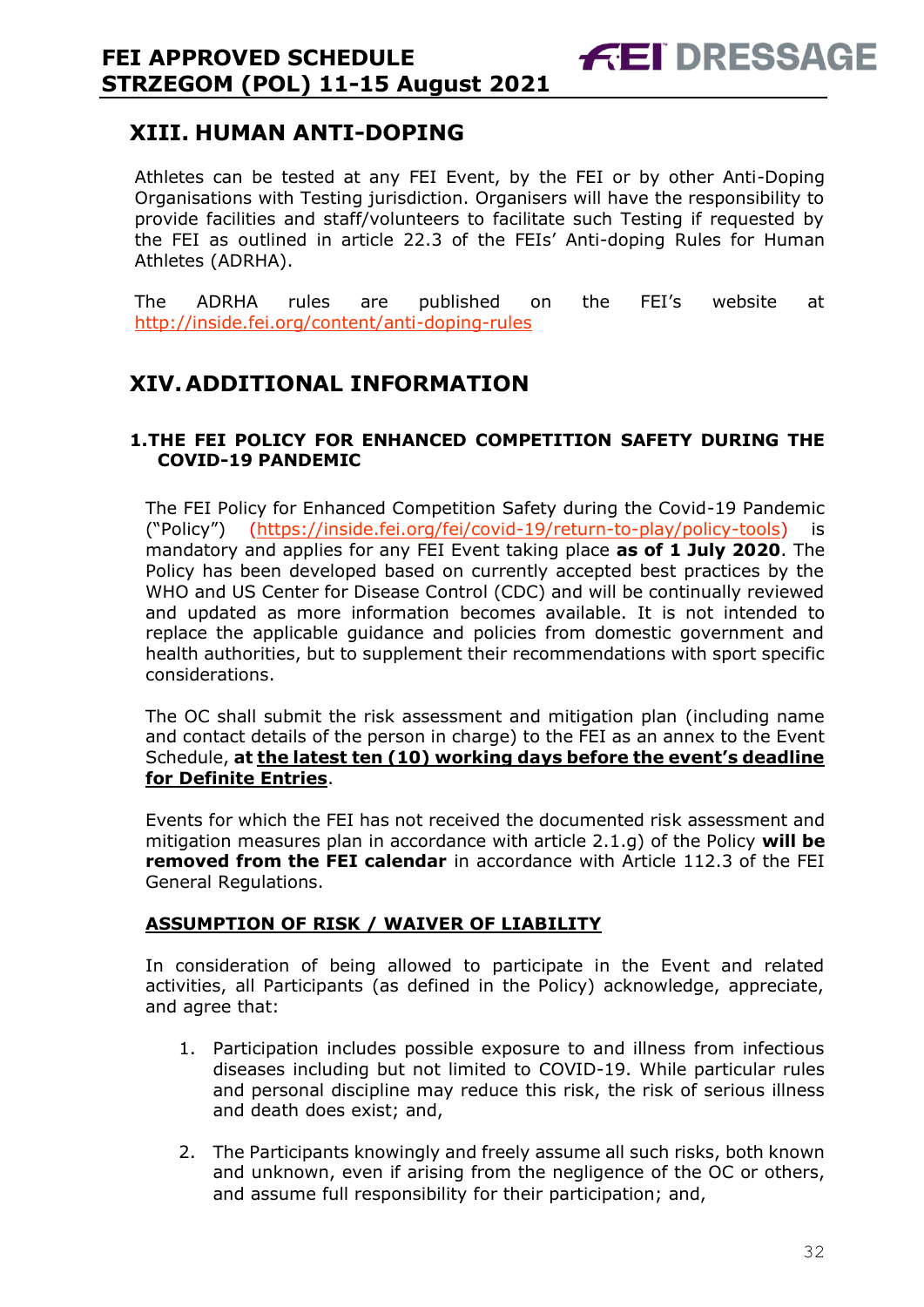3. The Participants willingly agree to comply with the stated and customary terms and conditions for participation as regards protection against infectious diseases. If, however, a Participant observes any unusual or significant hazard during his/her presence or participation, the Participant will remove himself/herself from participation and bring such to the attention of the nearest official immediately; and,

**FEI DRESSAGE** 

4. The Participants, for themselves and on behalf of their heirs, assigns, personal representatives and next of kin, HEREBY RELEASE AND HOLD HARMLESS THE OC AND THE FEI, their officers, officials, agents, and/or employees, other participants, sponsoring agencies, sponsors, advertisers, and if applicable, owners and lessors of premises used to conduct the event ("RELEASEES"), WITH RESPECT TO ANY AND ALL ILLNESS, DISABILITY, DEATH, or loss or damage to person or property, WHETHER ARISING FROM THE NEGLIGENCE OF RELEASEES OR OTHERWISE, to the fullest extent permitted by law.

The Participants confirm to have read this release of liability and assumption of risk agreement, fully understand its terms, understand that they have given up substantial rights.

#### <span id="page-32-0"></span>**2.INSURANCES AND NATIONAL REQUIREMENTS**

Equestrian sports involve inherent dangerous risks. To the greatest extent permitted by law, the FEI and the FEI Event Organiser shall NOT be liable for any damages relating to loss of property or injury of any kind to Athletes, Owners, Support Personnel or Horses at or in connection with an FEI Event and the FEI expressly excludes all such liability.

#### **2.1 ATHLETES, OWNERS AND SUPPORT PERSONNEL**

#### **2.1.1 Personal Accident and Health Insurance**

It is your responsibility as an Athlete/Owner/ Support Personnel to ensure that you have adequate personal accident insurance in place to cover your participation at FEI Events and in particular to insure against any personal injury or medical expenses arising from an accident, injury or illness which may occur at a FEI Event.

You should check with your National Federation to confirm if your National Federation's insurance policy (if any) covers personal accidents and/or illnesses which may occur when you are attending at/participating in FEI Events.

If your National Federation does not have a personal accident/health insurance policy or if the National Federation's insurance policy does not cover personal accident or health claims, then you should obtain your own personal accident and health insurance policy to cover your attendance/participation at FEI Events.

#### **2.1.2 Personal Property Insurance**

You should also ensure that you are insured against property loss, theft or damage which may occur at an FEI Event.

Again, the advice is to check with your National Federation to confirm if they have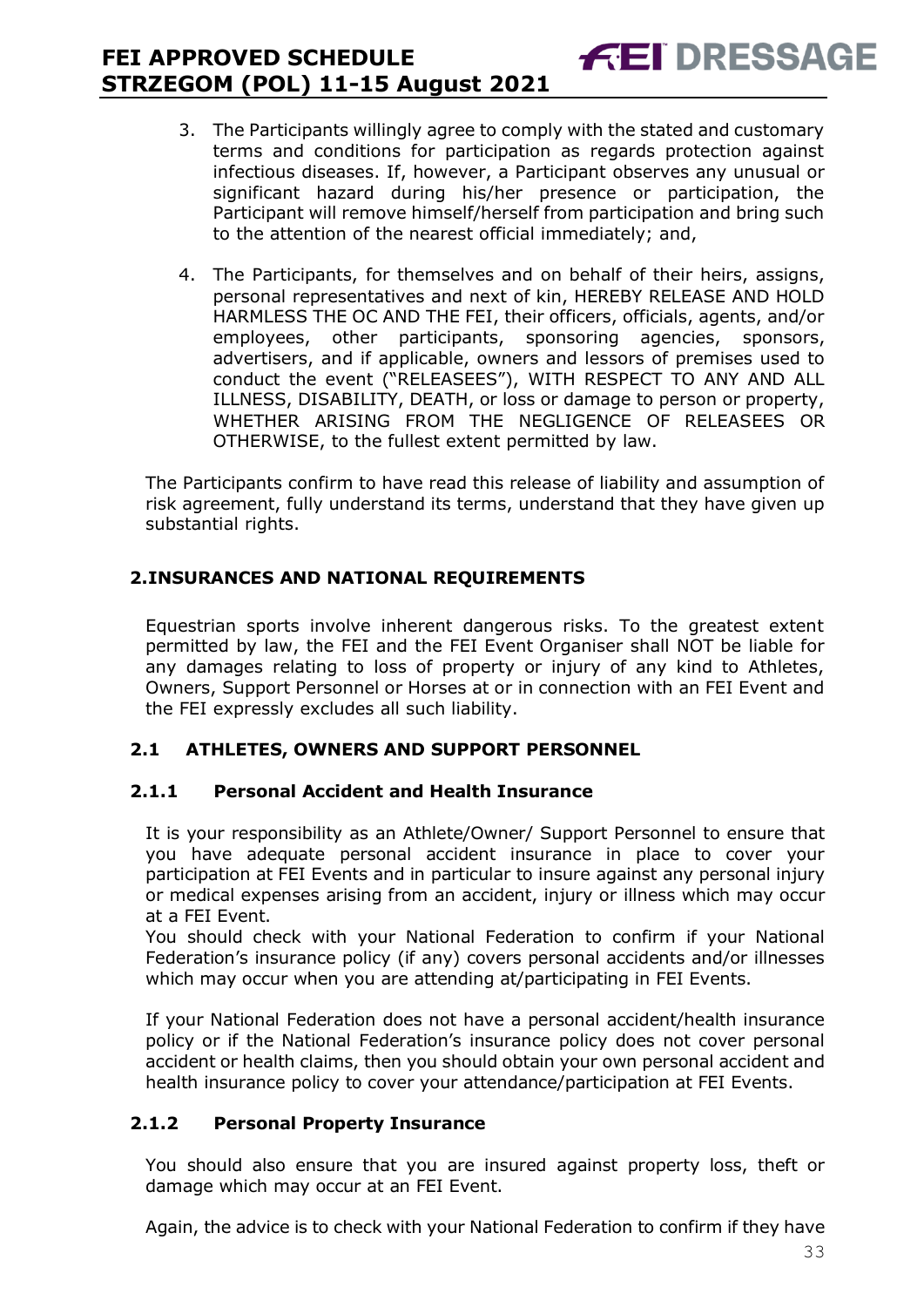an insurance policy in place which would cover you in case of such property loss, theft or damage. If not, then you should obtain your own personal property insurance to cover such situations.

**FEI DRESSAGE** 

#### **2.1.3 Press Equipment**

Press equipment and other items left in the Press workroom, Press lockers, the Press Tribune or anywhere on the showgrounds are left entirely at the owner's risk. The Organising Committee does not accept any responsibility for any loss or damage to such equipment or items. Members of the Press are advised not to leave any equipment or personal items unattended.

#### **2.2 ATHLETES AND OWNERS**

#### **2.2.1 Third Party Liability Insurance**

As an Athlete/Owner you are personally responsible for damages to third parties caused by you, your employees, Support Personnel, your agents or your Horses. You are, therefore, strongly advised to take out third-party liability insurance providing full coverage in relation to FEI Events at home and abroad, and to keep the policy up to date.

The FEI and the Organiser will NOT be responsible for any damage caused to third parties by you, your employees, Support Personnel, your agents or your Horses.

#### **2.2.2 Additional Liability Information**

N/A

#### **2.2.3 Horse Insurance**

As an Owner you should ensure that your Horses are adequately insured against any injuries or illnesses they may sustain while participating at a FEI Event.

#### <span id="page-33-0"></span>**3.PROTESTS/APPEALS**

To be valid, all Protests and Appeals must be made in writing and accompanied by a deposit of CHF 150.- or equivalent. Protest and appeal forms are available on the FEI website: Protest:<http://inside.fei.org/sites/default/files/FEI%20Protest%20Form.pdf> Appeal:<http://inside.fei.org/sites/default/files/FEI%20Appeal%20Form.pdf>

#### <span id="page-33-1"></span>**4.DISPUTES**

In the event of any discussion concerning the interpretation of the schedule (in translated languages), the English version will be decisive.

#### <span id="page-33-2"></span>**5.MODIFICATION TO SCHEDULE**

In exceptional circumstances, together with the Approval of the Chefs d'Equipe, host NF delegate, if any, and the Ground Jury, the OC may change the schedule in order to clarify any matters arising from an omission or due to unforeseen circumstances. Any such changes must be notified to all Athletes and Officials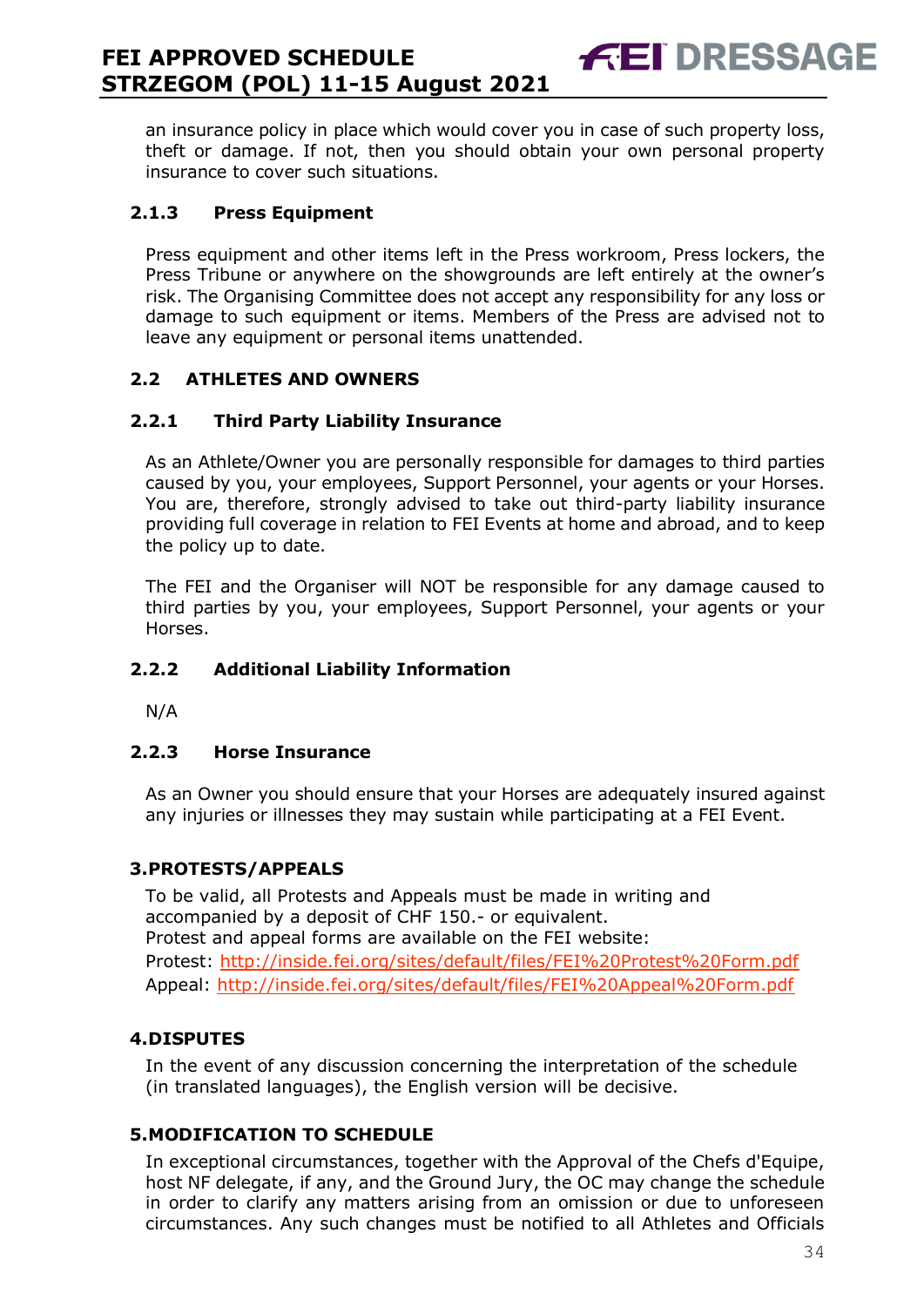as soon as possible and they must be reported to the FEI by the Foreign Judge.

**FEI DRESSAGE** 

#### <span id="page-34-0"></span>**6.ADDITIONAL INFORMATION FROM THE ORGANISER**

#### **Age of Athletes and Horses according to the Event's Category:**

| <b>Event's Category</b>               | <b>Age of Athletes</b>                                   | <b>Age of Horses</b>       |
|---------------------------------------|----------------------------------------------------------|----------------------------|
| <b>Grand Prix/Grand Prix Special/</b> | As of 16 <sup>th</sup> year                              | Min 8 y.o.                 |
| <b>Grand Prix Freestyle/</b>          |                                                          |                            |
| Intermediate II/Intermediate          |                                                          |                            |
| A/ Intermediate B                     |                                                          |                            |
| <b>Prix St. Georges/Intermediate</b>  | As of 16 <sup>th</sup> year                              | Min. 7 y.o.                |
| I/ Intermediate I Freestyle           |                                                          |                            |
| CH-Y/CDIY/CDIOY                       | As of $16th$ year to end $21st$ year                     | Min. 7 y.o.                |
| CH-J/CDIJ/CDIOJ                       | As of $14th$ year to end $18th$ year                     | Min. 6 y.o.                |
| CH-P/CDIP/CDIOP                       | As of 12 <sup>th</sup> year to end 16 <sup>th</sup> year | Min. 6 y.o.                |
| CH-Ch/CDICh/CDIOCh                    | As of 12 <sup>th</sup> year to end 14 <sup>th</sup> year | Min. 6 y.o.                |
| CH-U25/CDIU25/CDIOU25                 | As of 16 <sup>th</sup> year to end 25 <sup>th</sup> year | Min. 8 y.o.                |
| <b>CDIAm</b>                          | As of 26 <sup>th</sup> year                              | Min. 7 y.o.                |
|                                       |                                                          | Medium tour Min. 8 y.o.    |
| <b>CDIYH</b>                          | As of $16th$ year                                        | Min. 5 y.o. - Max. 7 y.o.  |
| CH-M-YH-D                             | As of 16 <sup>th</sup> year                              | $5$ y.o. / 6 y.o. / 7 y.o. |
|                                       |                                                          |                            |

#### **DEDUCTIONS FROM PRIZE MONEY AT COMPETITIONS:**

Full details of any deductions from prize money must be outlined in the schedule. This includes government taxes. If it is necessary for Organisers to deduct such taxes, they must provide participants with an official form indicating the amount of tax deducted.

The tax form must be provided to the athletes upon arrival and returned to the Organiser prior to departing.

#### **IMPORTANT**

#### **The total amount of prize money shown for each Competition in the schedule must be distributed. (FEI General Regulations articles 127 and 128)**

The value of the 1st prize must not exceed 1/3 of the total prize money announced for the competition. Distribution of prize money: distributed to 25 % of participants. If there are between 5 and 19 athletes in the competition, min 5 prizes must be distributed.

If there are 4 or less athletes in the competition, the table below applies.

| Number of<br><b>Starters</b> |     | 2   | 3   |     | From 5 and<br>above                                        |
|------------------------------|-----|-----|-----|-----|------------------------------------------------------------|
| $1^{\rm st}$                 | 33% | 33% | 33% | 33% | All the                                                    |
| 2 <sub>nd</sub>              |     | 25% | 25% | 25% | prize                                                      |
| 3 <sup>rd</sup>              |     |     | 20% | 20% | money                                                      |
| 4 <sup>th</sup>              |     |     |     | 15% | scheduled                                                  |
| Total<br>distributed         | 33% | 58% | 78% | 93% | must be<br>distributed<br>among all<br>placed<br>athletes. |

The amount to be given to each athlete must be stated in the schedule.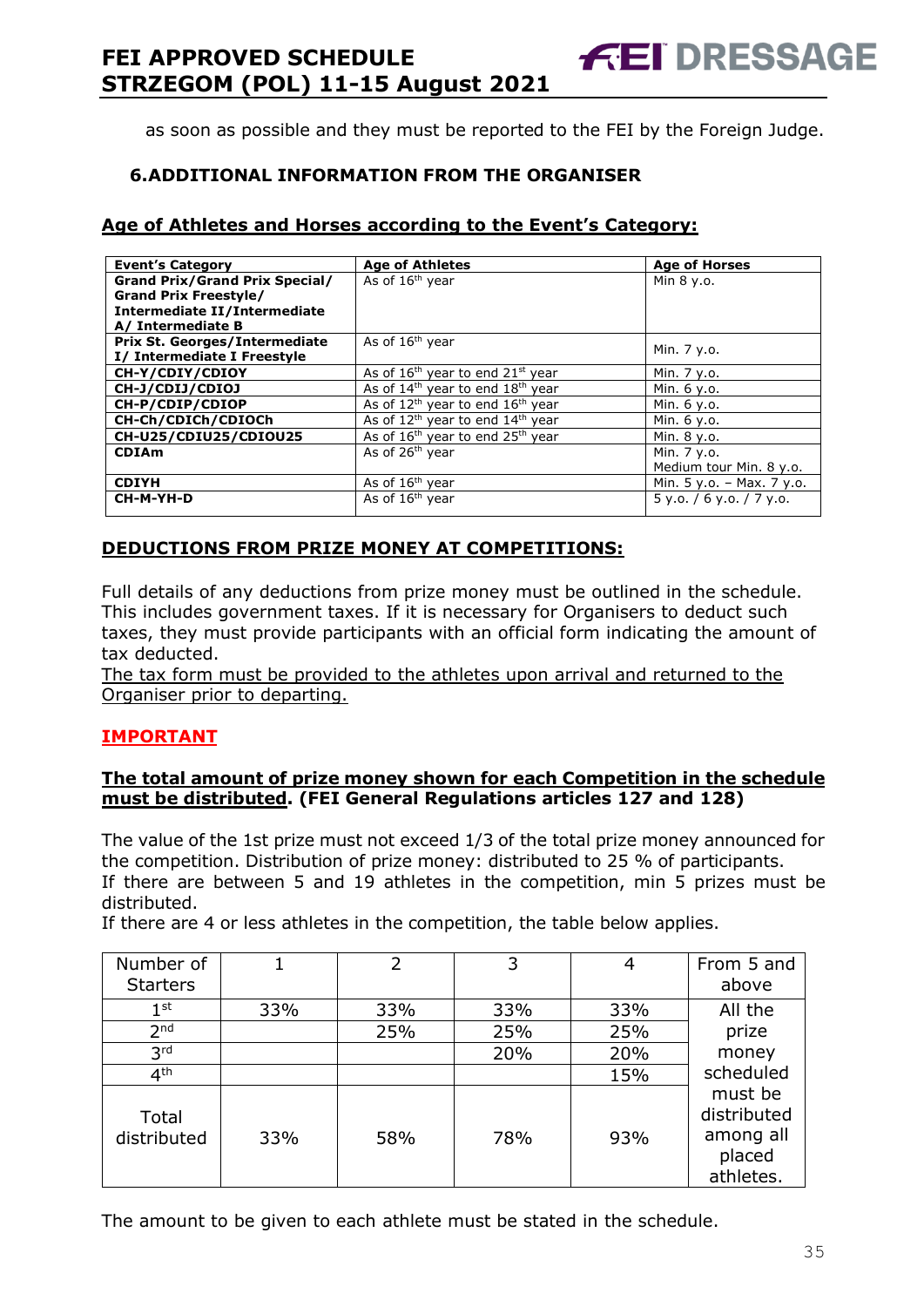# <span id="page-35-0"></span>**XV. ANNEXES**

#### <span id="page-35-1"></span>**1. FEI ENTRY SYSTEM**

Please fill the form below in order to provide you and the other members of your committee or your IT Providers access to the FEI Entry System.

| FEI $ID^1$ :                                      | 10004896           |                      |
|---------------------------------------------------|--------------------|----------------------|
| Name*:                                            | Konarski           |                      |
| First Name*:                                      | Marcin             |                      |
| $E-Mail*$ :                                       | office@stragona.pl |                      |
| Access Rights*: $\boxtimes$ Admin <sup>2</sup>    |                    | Consult $3$          |
| FEI ID <sup>1</sup> :                             |                    |                      |
| Name*:                                            |                    |                      |
| First Name*:                                      |                    |                      |
| E-Mail*:                                          |                    |                      |
| Access Rights <sup>*</sup> : □ Admin <sup>2</sup> |                    | Consult <sup>3</sup> |
| FEI ID <sup>1</sup> :                             |                    |                      |
| Name*:                                            |                    |                      |
| First Name*:                                      |                    |                      |
| E-Mail*:                                          |                    |                      |
| Access Rights*:                                   | Admin <sup>2</sup> | Consult $3$          |

<sup>1)</sup> If already have an FEI user account.

- <sup>2)</sup> Provide you the required access to manage entries and substitutions and download entries/lists.
- 3) You are just able to consult and download the entries/lists.
- \*) Mandatory Fields